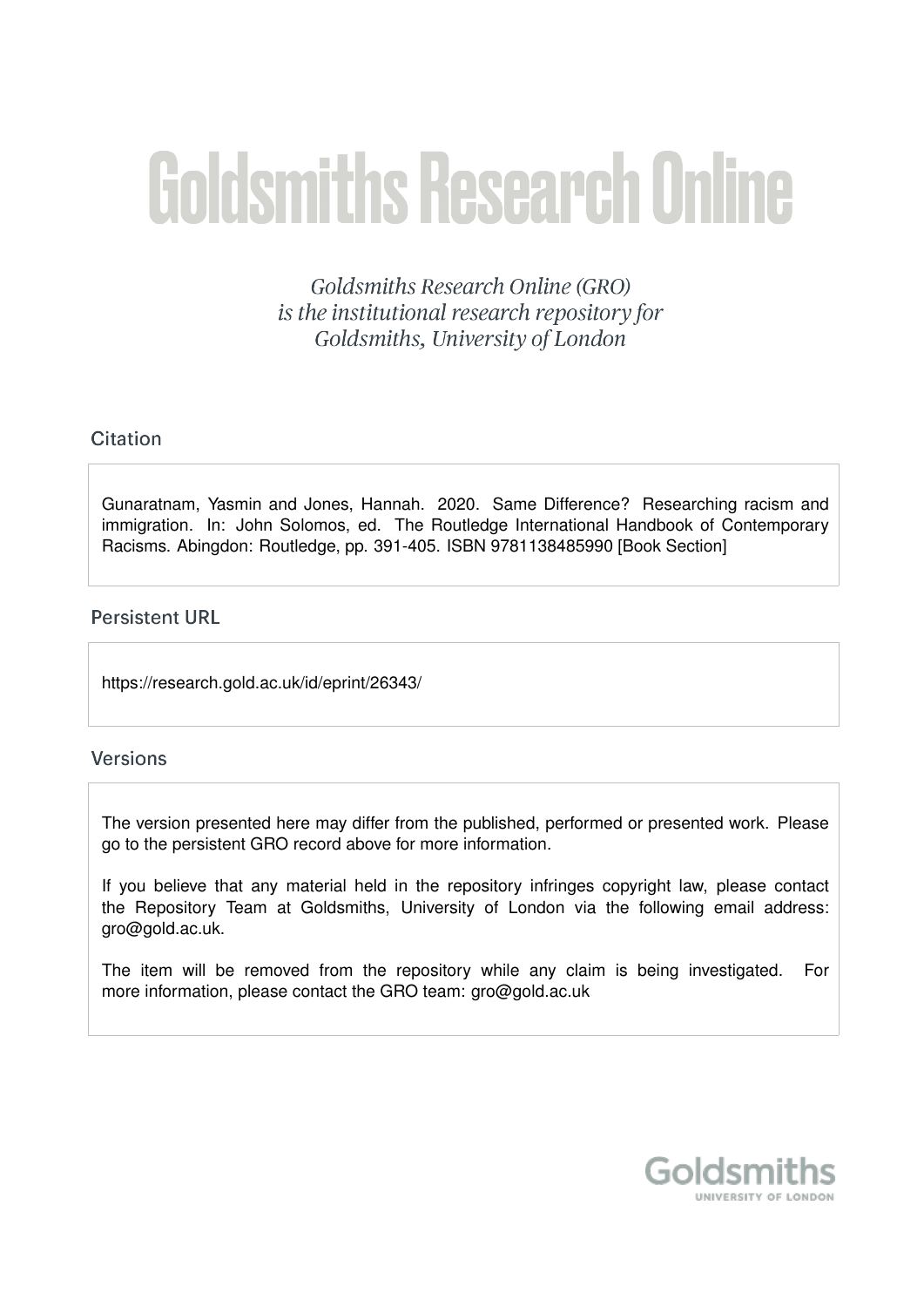#### **Same Difference? Researching racism and immigration**

#### **Yasmin Gunaratnam and Hannah Jones**

"In the sectors we studied—different aspects of employment, housing and the provision of services—there is racial discrimination varying in extent from the massive to the substantial. The experiences of white immigrants, such as Hungarians and Cypriots, compared to black or brown immigrants, such as West Indians and Asians, leave no doubt that the major component in the discrimination is colour" (Daniel, 1968: 209).

That race and racism are deeply entangled in British immigration politics is in part what our epigram encapsulates. The quotation is from one of the first large studies of "Racial Discrimination In England" (Daniel, 1968), carried out in the late 1960s. Full of fascinating insights into the methodological demands of researching post-war immigration, the study used "colour" discrimination as a proxy for racism that could be separated empirically from anti-immigrant discrimination. The research used a mix of quantitative and qualitative methods, including covert "situation tests", where the research team sent people with the same qualifications but of "different colours and countries of origin to apply for jobs, houses, mortgages, insurance or hotel rooms…[to] find out what happened to them" (p.20). The research design assumes an ontology of racism as psycho-social, made up of material practices and complicated emotions. The researchers argued that those discriminated against were not always aware of the extent of the racism they were subject to, while "practising discrimination either caused…some feelings of guilt or at least exposed [those practising it] to the possibility of censure from certain quarters." (p.25). For the lead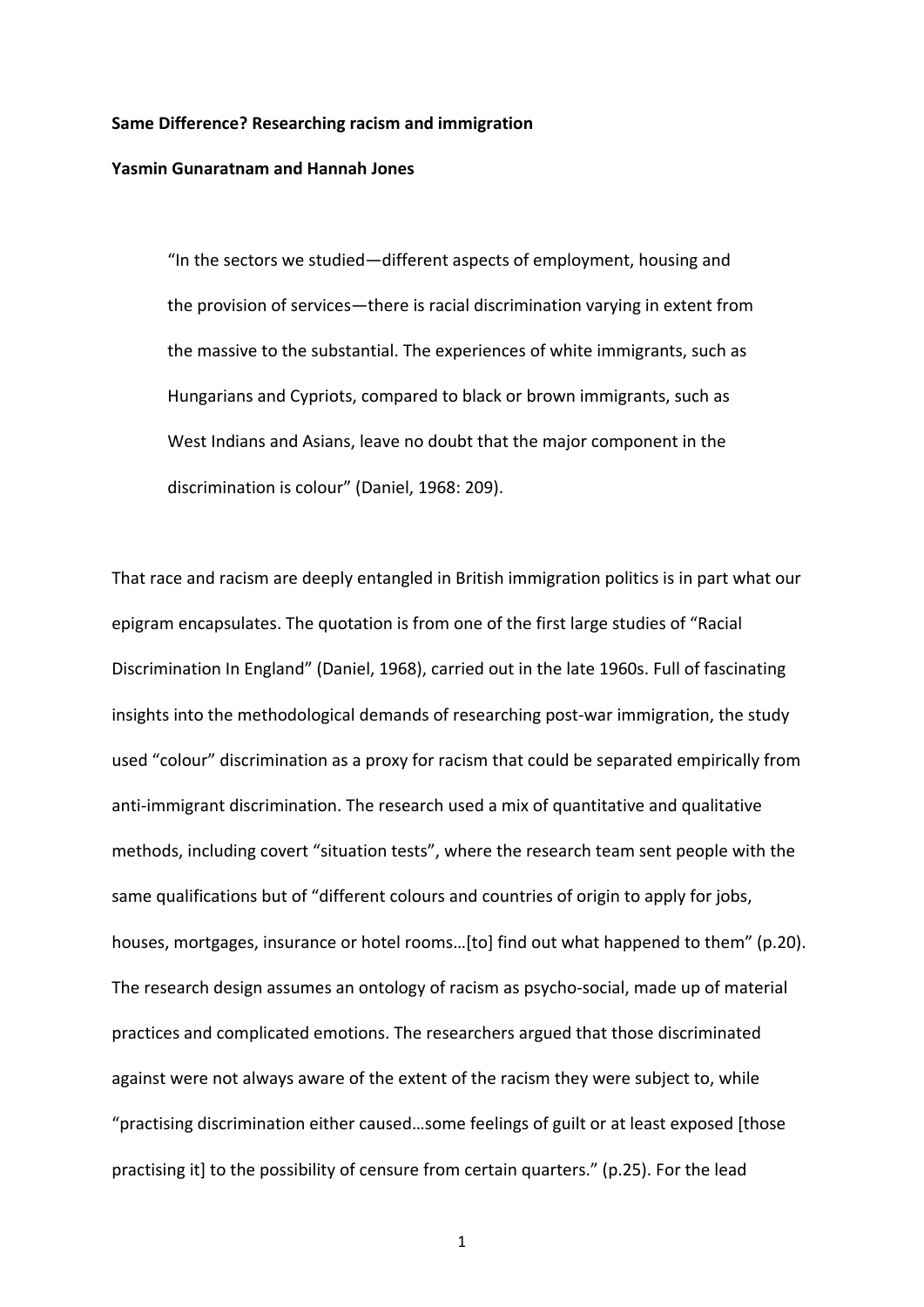researcher W.W. Daniel, these charged affects of racism could result in dissimulation or preemptive apology. The latter, a discursive manoeuvre that was epitomised for the researchers in the wording of housing adverts, "'*Sorry*, no coloureds'." (p.25, emphasis in original).

Today in Britain, direct and indirect discrimination on the basis of race, including colour, ethnicity, national origin or faith, is against the law. Yet, critical accounts attest to the ongoing effects of the racist and colonial inflections of immigration policies. At the same time there is a persistent denial by most mainstream politicians that racism is embedded in immigration policies and rhetoric (see Virdee and McGeever, 2018 and Sirriyeh, 2018). Similar – but geographically and historically specific – dynamics can be seen in other countries, including the USA, Australia, and Western Europe (for examples see Galis and Summerton, 2018; Sirriyeh, 2018). For some scholars, and despite variations in contemporary Western European racisms and anti-immigration discourses (El-Tayeb, 2011), the cosmopolitan aspirations of European states has failed to come to terms with the colonial past and pluricultural present (Gilroy, 2004; Bhambra, 2015).

Here, we discuss how empirical research can engage with and intervene in the intimacies between race and immigration discourses. We are mindful of the shape-shifting incarnations of race as a "floating signifier" (Hall, 1996) in British immigration politics (for a review of race and immigration research see Erel *et al*., 2016), and the continuing affective charge of being seen to be racist, that Daniel identified over five decades ago. Our examples come from a recent collaborative multi-method study, "Mapping Immigration Controversy"1. Looking specifically at how we worded survey questions and the focus group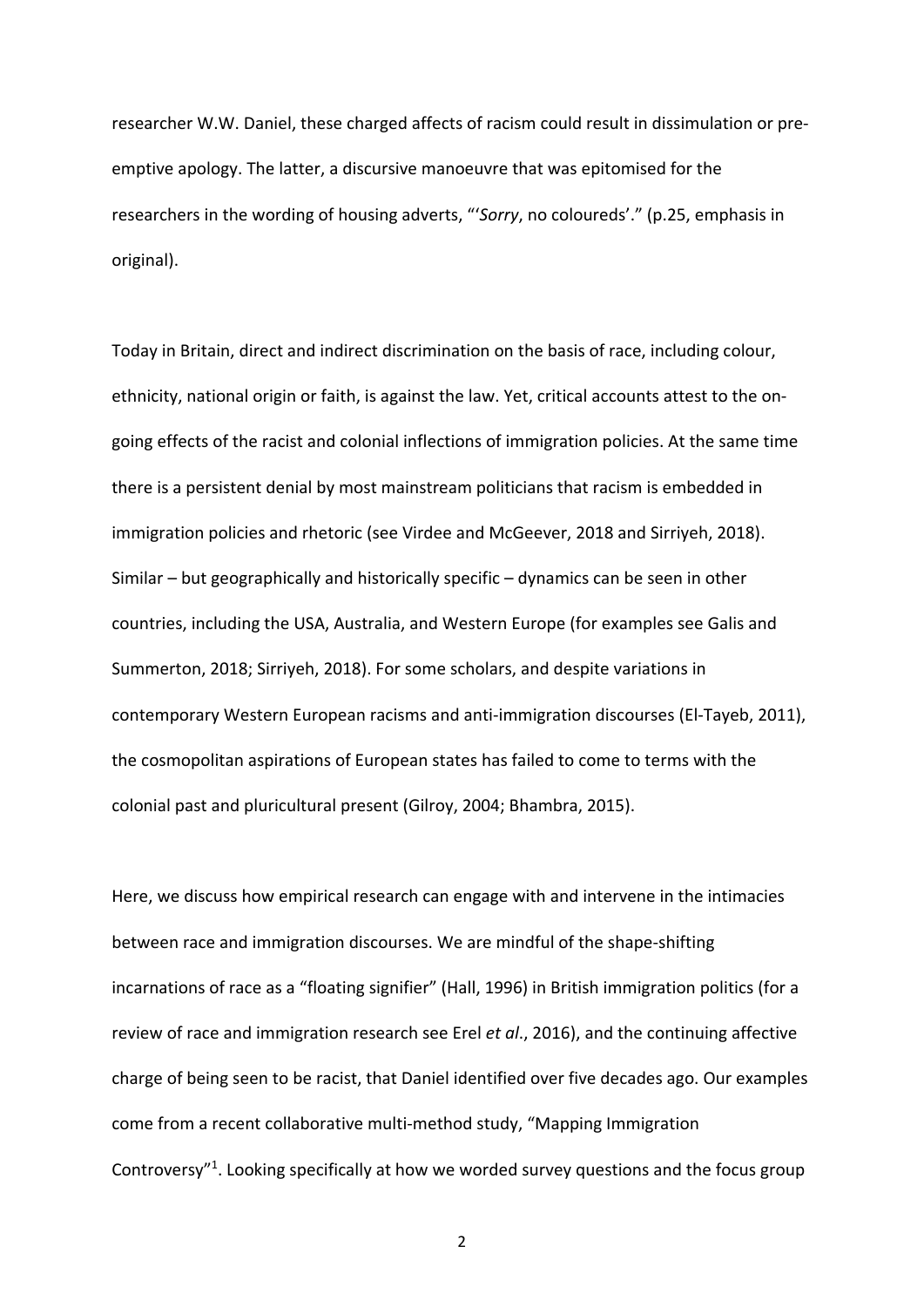method, we show how the methods can produce and/or elicit some of the eerie relations between racism and xenophobia, where the eerie is characterised by "a *failure of absence"*(Fisher, 2016: 61, original emphasis). An example of the eeriness of racism is that the attribution of intent oftentimes relies on speculation. We can be offered hurt innocence or outright denial that racism is at play; "evidence" and "proof" can be difficult to assemble. It is clear to us that the period we were researching to the time of writing is a time marked by a shift towards the normalisation of different modes of hostility, including racism and xenophobia (Venn, 2019) that demands critical empirical investigation.

To better ground these concerns, we will introduce our study, the research questions and the research project as a whole, including some of the concepts that informed our research design. We then discuss (1) how the shaping of survey questions helped us to investigate and also intervene in the holding apart of matters of racism from immigration; and (2) the insights we gleaned from the focus group method. We conclude by reflecting on the role of critical methodologies in the present conjuncture of British race and immigration politics, marked by huge political and economic uncertainty and upheaval.

#### **The research: Operation Vaken and Mapping Immigration Controversies**

In mid-July 2013, the British Home Office launched "Operation Vaken", a pilot campaign targeting information at irregular immigrants to "encourage" them to leave the country voluntarily (voluntary returns do not incur the increased cost of seeking out individuals for enforced removal). One element of the campaign drew public and media attention: two advertising vans that were driven through six of London's most ethnically diverse boroughs, with a billboard reading: "In the UK illegally? Go Home or Face Arrest". The billboard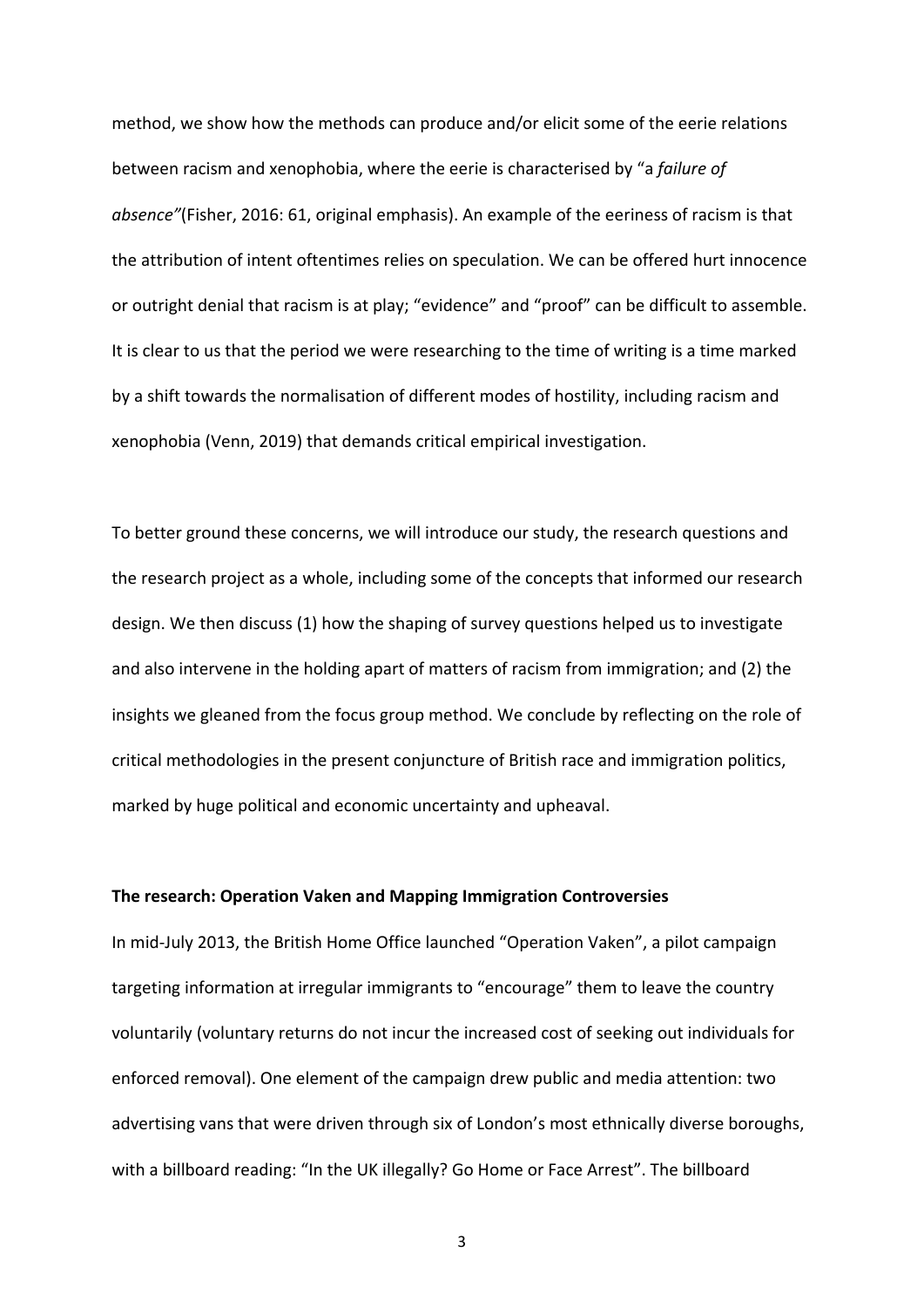included a telephone number to call, a close-up photograph of a border guard's uniformed arm holding handcuffs, and a claim that there were "106 arrests last week in your area". National and local commentators were quick to point out that the injunction *Go Home*, now the strapline of a tax-payer funded advertising campaign, had roots in slogans of the farright, with *Go Home* being a common racist catcall in the 1970s.

Operation Vaken included an increase in highly visible immigration enforcement checks at train and underground stations, and immigration advice surgeries at community and religious centres. During the same period, the Twitter account of the Home Office—the government department responsible for immigration control—shared images of enforcement raids and individuals being put into the back of secure vans with the hashtag #immigrationoffender, and "There will be no hiding place for illegal immigrants with the new #immigrationbill". The campaign turned out to be short-lived, running for one month (the vans were stopped after two weeks). Vaken caused controversy in the national press and was condemned by the Advertising Standards Authority for using inaccurate information; the Authority found that the claim "106 arrests in your area" was fabricated (Jones et al., 2017).

Not surprisingly, Vaken sparked public and policy conversations on whether immigration policies and rhetoric were racist. The government response to the public renaming of the *Go Home* van as the #RacistVan on Twitter and in some national newspapers, came from the then Minister for Immigration, Mark Harper. Writing in a tabloid newspaper, Harper (2013) described being "astonished" by the reactions of the "Left and pro-immigration industry" that had denounced Vaken as racist. "Let me clear this up once and for all" Harper wrote, "It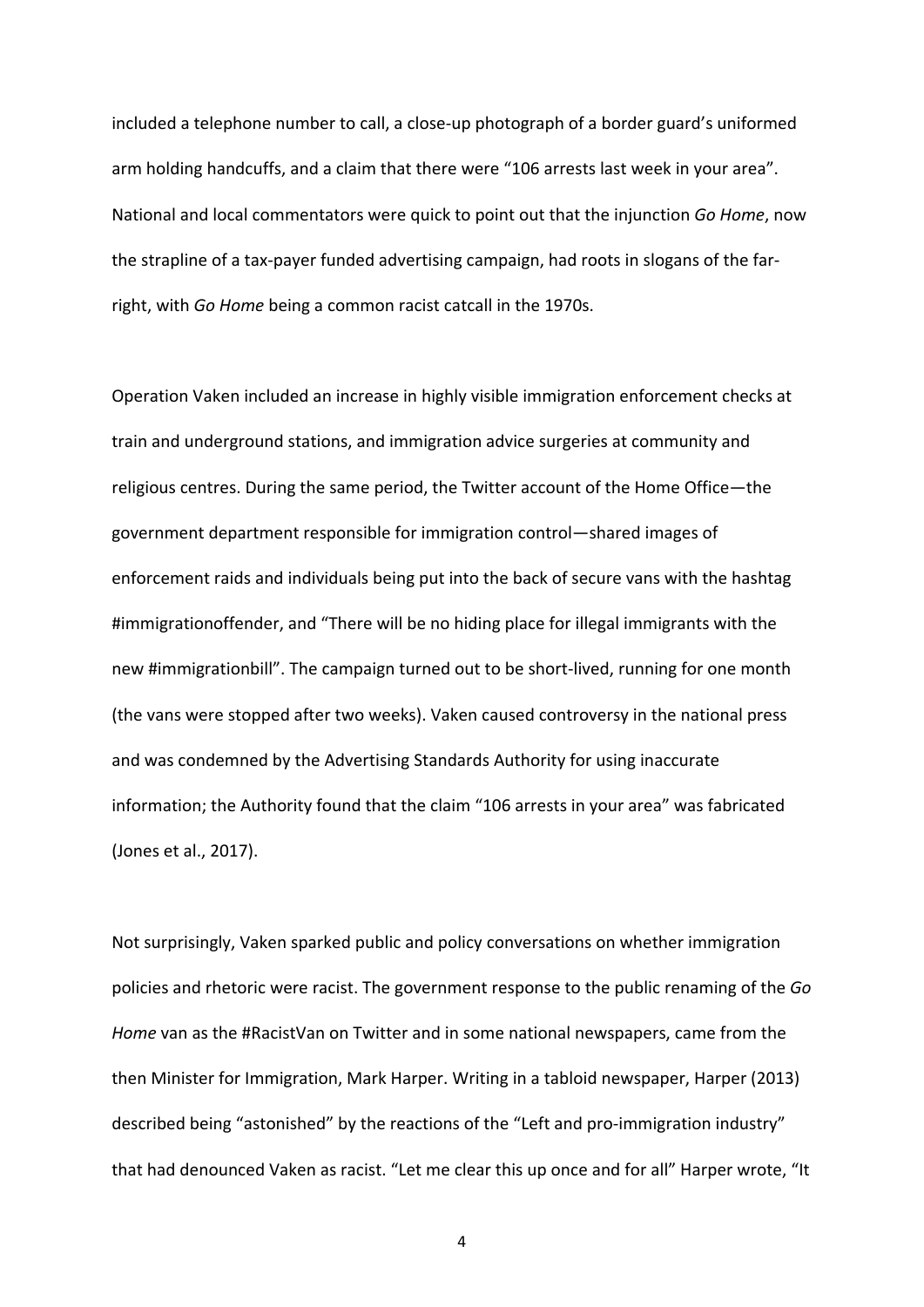is not racist to ask people who are here illegally to leave Britain. It is merely telling them to comply with the law. Our campaign targets illegal immigrants without any discrimination at all between them. By no stretch of the rational imagination can it be described as 'racist'" (n.p.).

At the time of Vaken, we were part of a group of academics and activists who came together to challenge this mode of government public engagement campaigns, which mobilised racist tropes while denying that they were racist. We hoped that as social researchers, we could play a role in stopping such campaigns and contribute to conversations on the dis/articulation of racism and immigration. In this case, we decided to take the minister at his word. Harper's claim was that government campaigns on "illegal immigration" should matter only to those "in the UK illegally". Others should not worry. We began to investigate this rationale by researching the effects of government immigration campaigns on the public.

To develop our research questions, we worked with civil society organisations that were already engaged with the effects of these campaigns, including local migrant support groups and national anti-racist charities. This collaborative working unfolded organically, as we had already made contact with such groups through initial oppositions to Vaken. Through our partnerships, we were able to identify areas where empirical evidence would be of use to anti-racist campaigners. We were also prompted to think outside our comfort zones. A vital perspective that a civil society partner asked us to include in the study was the impact of immigration campaigns on self-identified "white working class" groups, and supporters of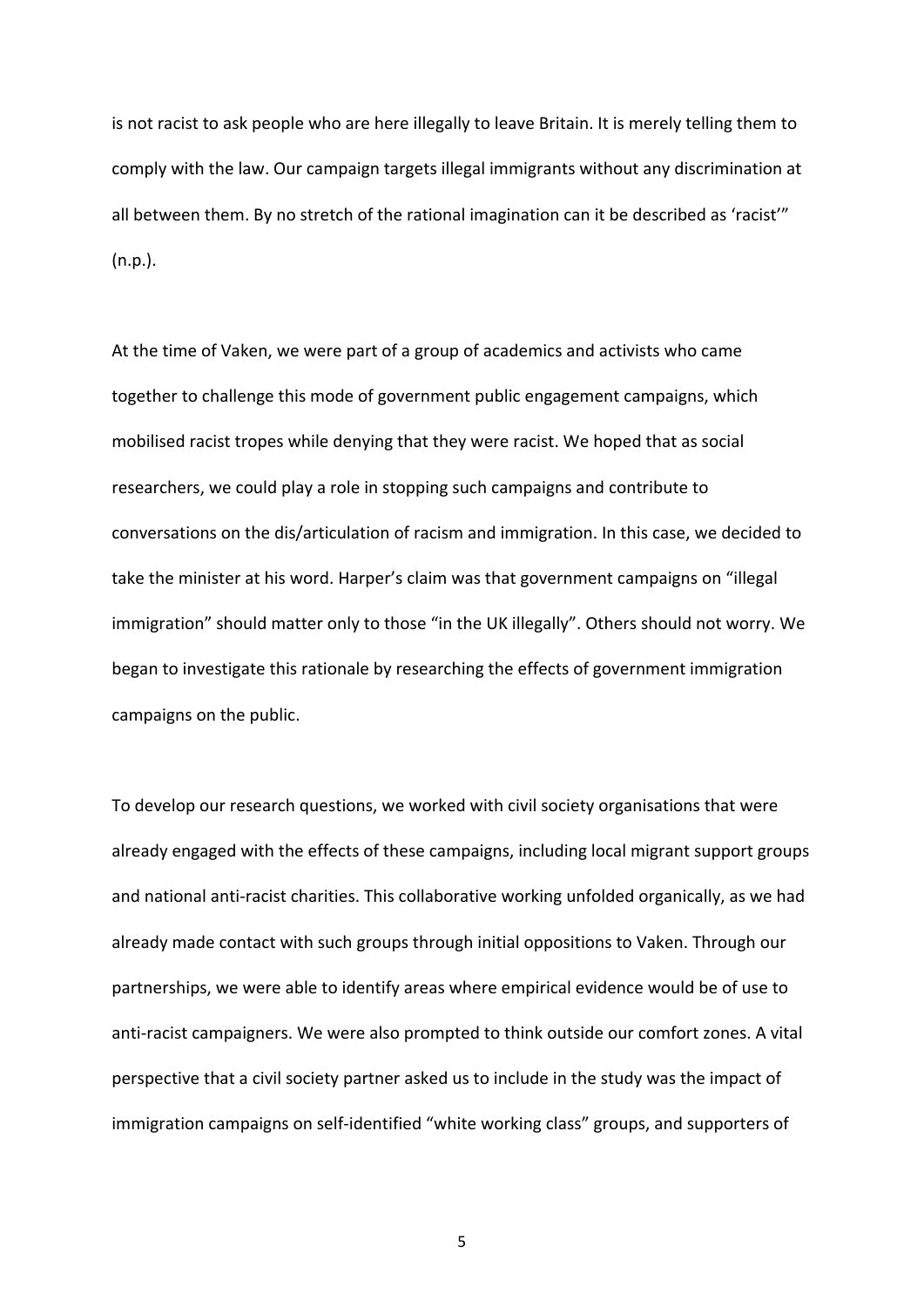anti-immigration political parties, who were worried about increasing immigration (discussed further below).

In brief, our locality-based research was carried out in partnership with civil society organisations in six areas of the UK. The organisations helped to recruit participants for qualitative interviews and focus groups, and organised local public meetings where we discussed our emerging findings. These local engagements were combined with interviews with national policy-makers, and a large-scale national quantitative survey. In overview, our study consisted of:

- 13 focus groups with 67 people (including new and long-settled migrants, ethnic minority and white British citizens);
- 24 one-to-one interviews with local activists;
- interviews with eight national policy-makers about the intentions and thinking behind immigration enforcement campaigns;
- a survey commissioned from Ipsos MORI that investigated awareness of and attitudes to immigration enforcement. Questions were placed on the Ipsos MORI Omnibus (Capibus) amongst a nationally representative quota sample of 2,424 adults (aged 15 and over). Interviews were conducted face-to-face in respondents' homes between 15 August and 9 September 2014. All data are weighted to the known national profile of adults aged 15+ in Great Britain;
- participation in and documentation of online debates on Twitter about key elements of Vaken and related campaigns, and reactions to them;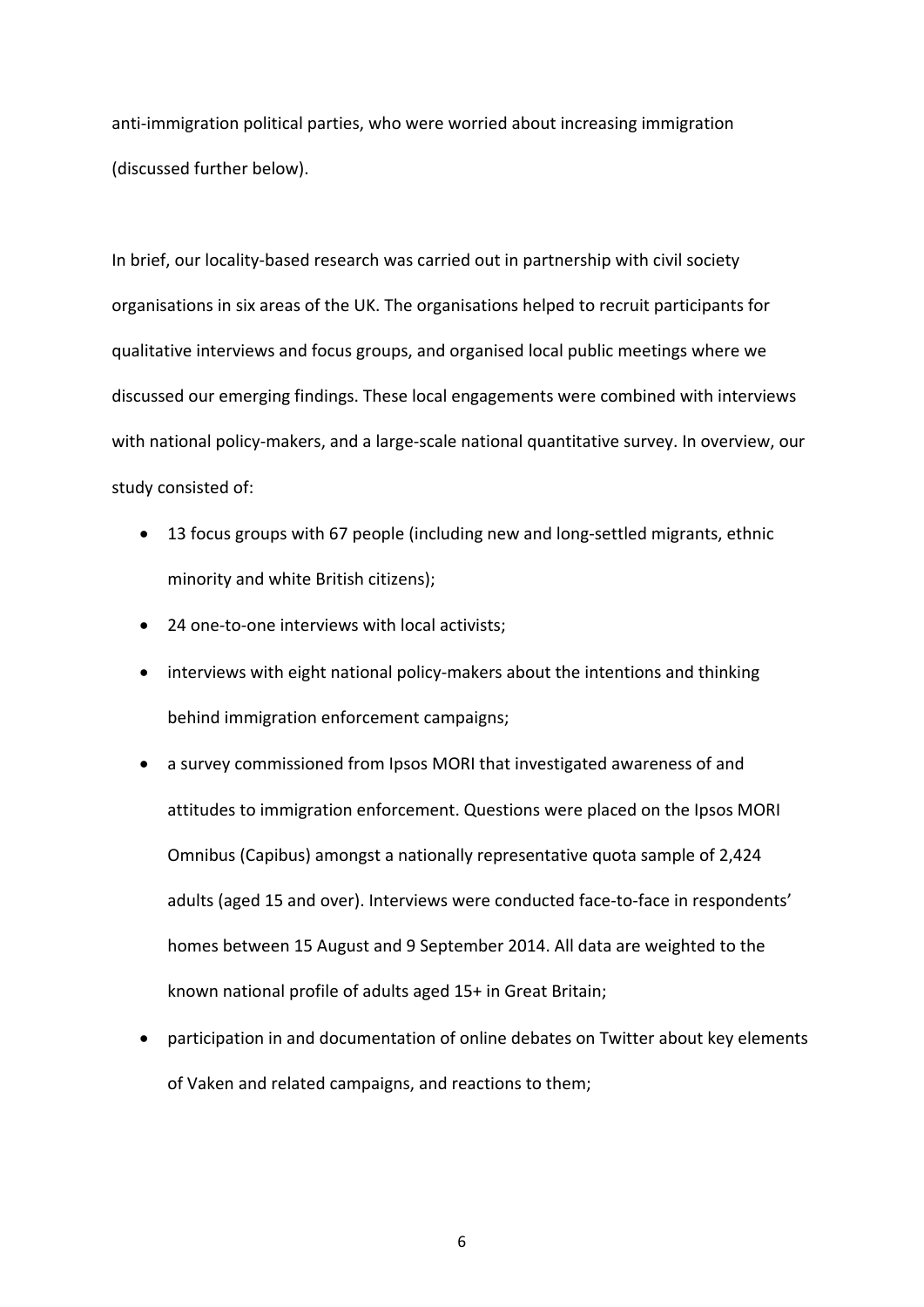- presenting and discussing interim findings with the communities and organisations with whom we had done the initial research, and including their responses in the findings;
- fieldnotes of interviews and ethnographic observation that we used to help us develop more multisensory and reflexive insights.

It is important to point out that methodologically, racism and immigration are considered "sensitive topics" (Brannen, 1988; Lee, 1993; Gunaratnam, 2003). Sensitive topics are those that constitute levels of threat to research participants and/or the researchers. Lee (1993) has identified three main forms of threat: "intrusive", where research investigates issues felt to be private; threat that carries the possibility of sanction; and threat that is political. We encountered all of these types of threat and in varying combinations, depending on who was involved in any particular research interaction. The methodological demand of researching sensitive topics for Lee is how to manage or mitigate threat, "but without compromising the research itself or limiting the overall scope of the research to address important features of contemporary society" (1993:16).

#### **Fast moving times**

As well as the sensitive nature of our research topics, another methodological challenge was that the campaigns we were studying continued to unfold during the funded project (2013- 2015). Despite high profile opposition to Vaken, the drive to immigration communications campaigns by national government (ostensibly targeted at migrants but directed at an audience of the general public) continued. In the following two years, related government initiatives included an increased visibility of branded Home Office immigration enforcement vans carrying out immigration raids throughout the UK; signs in doctors' waiting rooms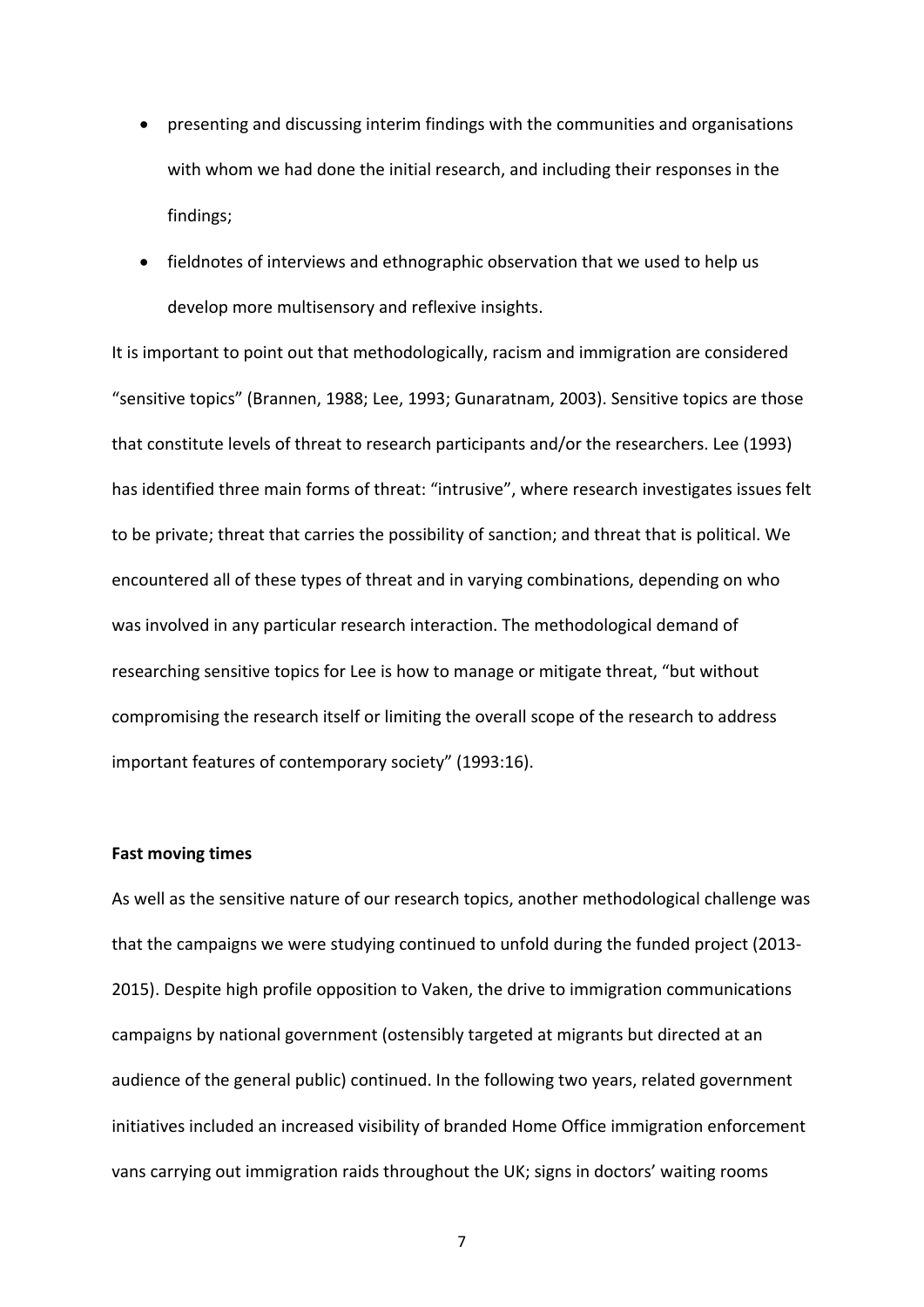declaring "The NHS is not free for everyone", highlighting limited access to "universal" healthcare for some migrants; and press releases and ride-alongs on immigration raids for local and national journalists (Jones *et al*., 2017).

So our study had to come to grips with a fast-changing political climate. The government's "hostile environment" policies were intensifying (see Hill, 2017; Venn, 2019). Race and immigration were also becoming a central focus of the Brexit referendum debates (Gietel-Baston, 2016) and political campaigning from 2014/5, and in the run-up to the 2014 Scottish Independence referendum. Although we captured initial public responses to Vaken through an unfunded street survey in August 2013<sup>2</sup>, most of our research happened months later. The time-lag meant that our methods became quasi-archives, storing, compressing and reintroducing Vaken images and discourses in multiple iterations, against the backdrop of other campaigns. This created new *in situ* affective encounters and responses to Vaken, distanced in space and time from the original events and framed by a more heightened politicisation of immigration.

To better understand the flows between anti-migrant narratives and racism in our project, it is important to say something about contemporary modes of race-making or racialisation and their imbrication with racism and anti-immigrant hostility.

## **Racialisation, Racism and Xenologies**

Racialisation or the creating of classifications and interpretive repertoires where race can become a proxy for, be splayed across, or subsume other social differences is not the same as racism. Although the terms can be used interchangeably, some researchers believe that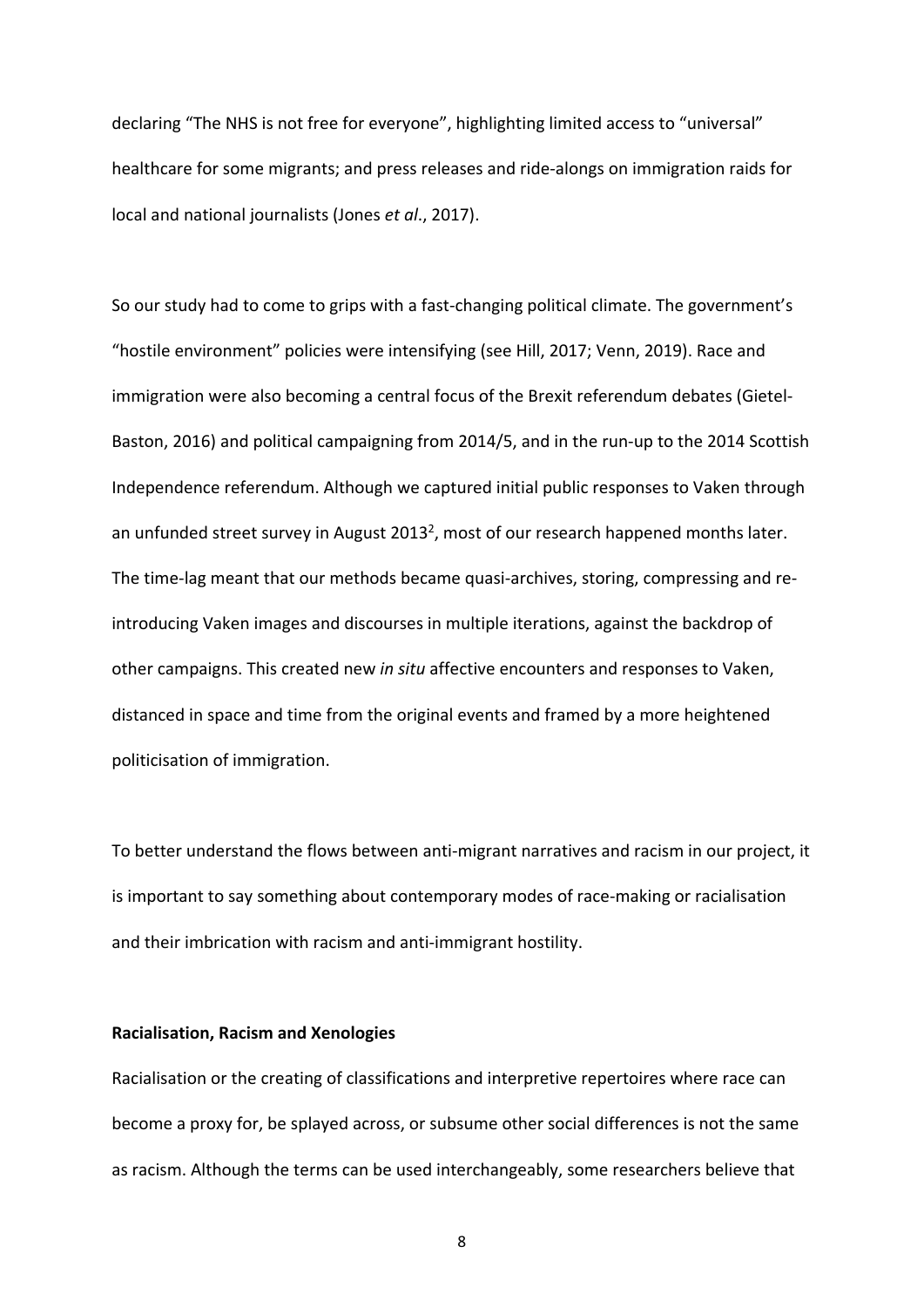while the concept of racialisation is helpful in identifying a diversity of race-based narratives, it risks obfuscating the historical and structural underpinnings of racism and white privilege (Song, 2014). In our analysis, we follow Gail Lewis (2007) in recognising the interplay between racialisation and racism. Racialisation becomes racism for Lewis, when "racial categorization acts to define the terms of inclusion in, modes of relation among, and the horizons of the racialized social" (Lewis, 2007: 874).

To address the complexity and fissuring of these relationships, we add two further points. First, the importance of recognising the indeterminacy of race as a category. More than acknowledging categories of race and racism as fluid and situational, indeterminacy flags up the instabilities of race *per se* as a *queer* signifier; that is, how race can fix, blur, breach and subvert categorical distinctions and couplets. Second, we are mindful of recent discussions of the diverse forces and supranational alliances that constitute contemporary nationalisms and right-wing populism (Bhatt, 2012; Puar, 2007). Chetan Bhatt uses the term "new xenologies" to evoke the "complicated assembly of claims associated with civilization, religion, and culture as well as race, ethnicity, and nationalism", suggesting that the word:

…draws promiscuously from each precisely because older 'racial' and 'cultural' discourses of animosity have become problematic. Xenologies constitute whatever is considered the stranger as an object for politics and they render other political possibilities inconceivable: By 'xenology', we are largely speaking about xenomisia, animosity that is vitalized towards the stranger, hostis as hostility. (2012: 310)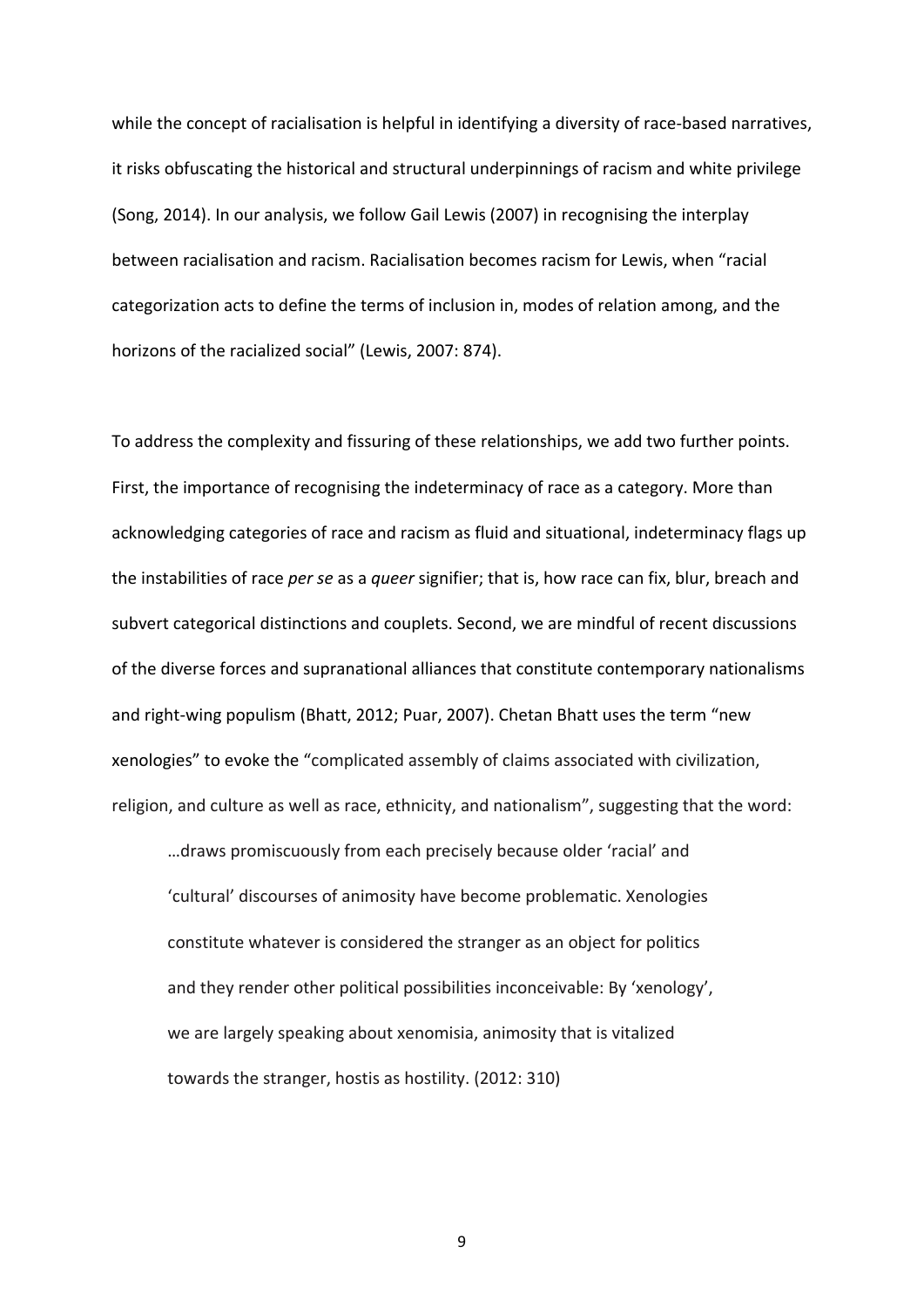Where anti-immigrant hostility is shuffling and confusing all manner of identities, so that certain bodies are read as being strangers, regardless of citizenship or migration (El-Tayeb, 2011; Tudor, 2017), we suggest that critical social thought does not as yet have a strong sense of how methodologies might themselves not only attune to such dynamics but also intervene in them. This point has been elaborated in the more recent exploration of "Live" (Back and Puwar, 2012) "inventive" (Lury and Wakeford, 2012) and "activist" (Ambikaipaker, 2018) methods. In these approaches, methods are recognised as more than neutral devices for tracing, probing and describing a research problem but are approached as "ways to introduce answerability into a problem" that, "should not leave the problem untouched" (Lury and Wakeford, 2012: 3).

As we will show, our methods also had to take account of the seemingly different, and oftentimes paradoxical ways in which racialisation and xenologies become racism in British government policies and popular narratives. While racialisation can still centre whiteness as normative (Hesse, 1997), we are interested in examining how signifiers of belonging—tied to matters as diverse as skin colour, faith, language, cultural competence and gendered dress—can stand in for, confuse or camouflage race in defining "the terms of inclusion in, modes of relation among, and the horizons of the racialized social" (Lewis, 2007: 874). Antiimmigration rhetoric and hostility, we argue, is enfolded into the terms of national belonging, while overt racism remains socially unacceptable. This distancing is based on two premises. The first is the acknowledgement that the category "immigrant" (and indeed, "asylum seeker" and "refugee") includes people of diverse phenotype, ethnicities and heritage, who cannot therefore be thought of as a single group. Second, is the idea that the nation (in this case Britain) is not ethnically homogenous, and many ethnic minorities and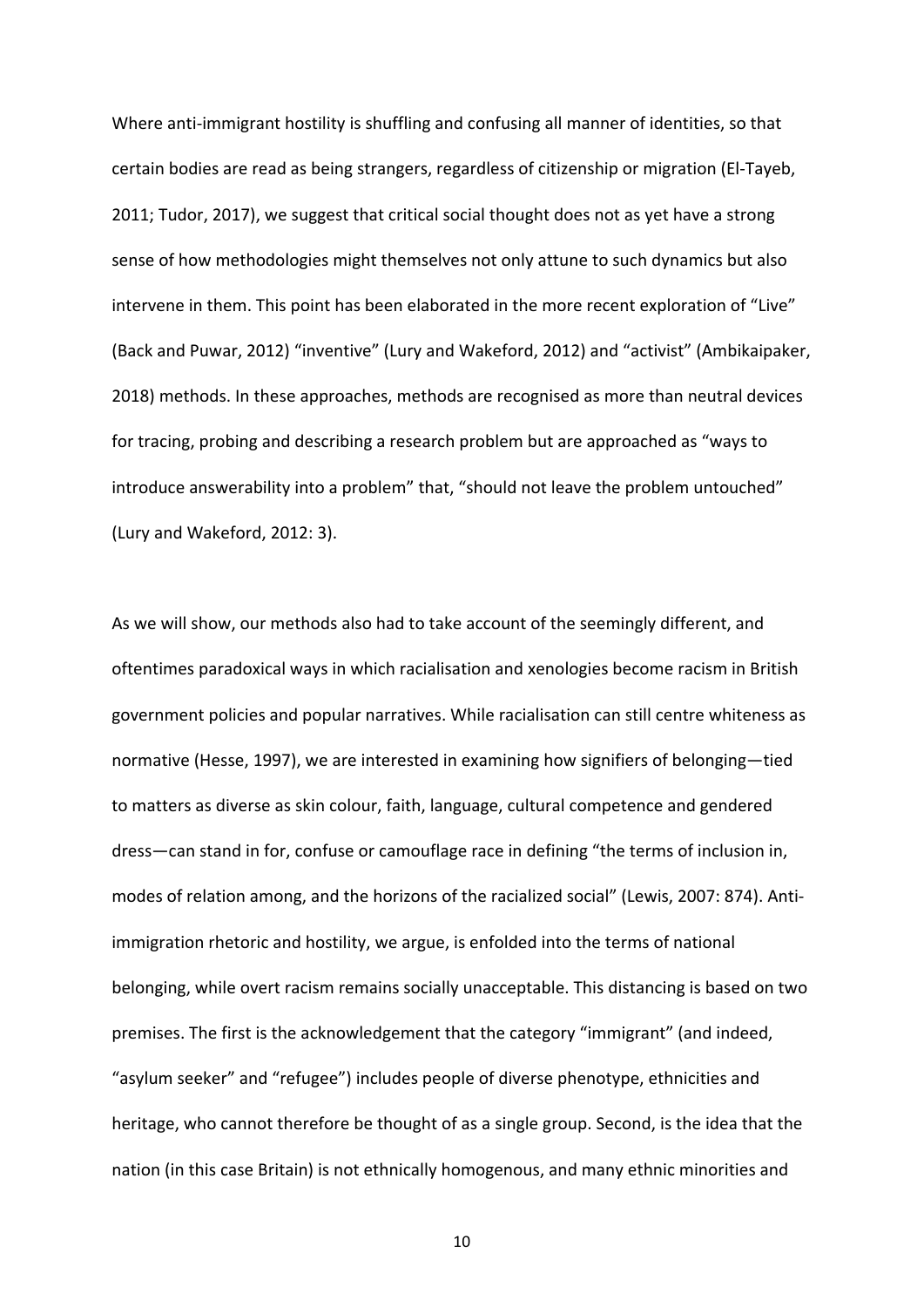people with migrant heritage are British; and indeed some of these British citizens can align themselves with anti-immigration policies and rhetoric as recent discussions of what is sometimes called "brown Brexit"—the relatively large numbers of people from South Asian ethnicities who voted to leave the European Union in 2016—have suggested (Ehsan, 2017).

## **Topic threat in research**

For some of our migrant, refugee and asylum seeker research participants of colour, the political threat that Vaken posed was read as undeniably racist. Lucee<sup>3</sup>, a refugee from Sierra Leone, worried that the *Go Home* vans would exacerbate local "racial tension". In a focus group with asylum seekers and refugees that Hannah facilitated in Bradford in the North of England, Lucee anticipated how immigration publicity campaigns like Vaken could invigorate racism where she lived:

> "there had been a few racist things going on…these are people who obviously don't care whether I've got my stay or not…every time they've seen me they've always told me to go back to my country. So imagine if they saw this they'd probably call them [the Home Office], pick me up [laughs], do you know?"

We found that those subjected to xenologies and racism were acutely aware of the many ways in which immigration and racism were co-constitutive in political and media discourses and vernacular imaginaries. In similar ways, in a one-to-one activist interview between Yasmin and Amaal, a community worker in Barking in East London, the *Go Home* vans were storied as inflaming racism in the borough. "'Go home', that sentence" Amaal said, "that is the sentence people are really angry about and feel quite violated. If someone says to them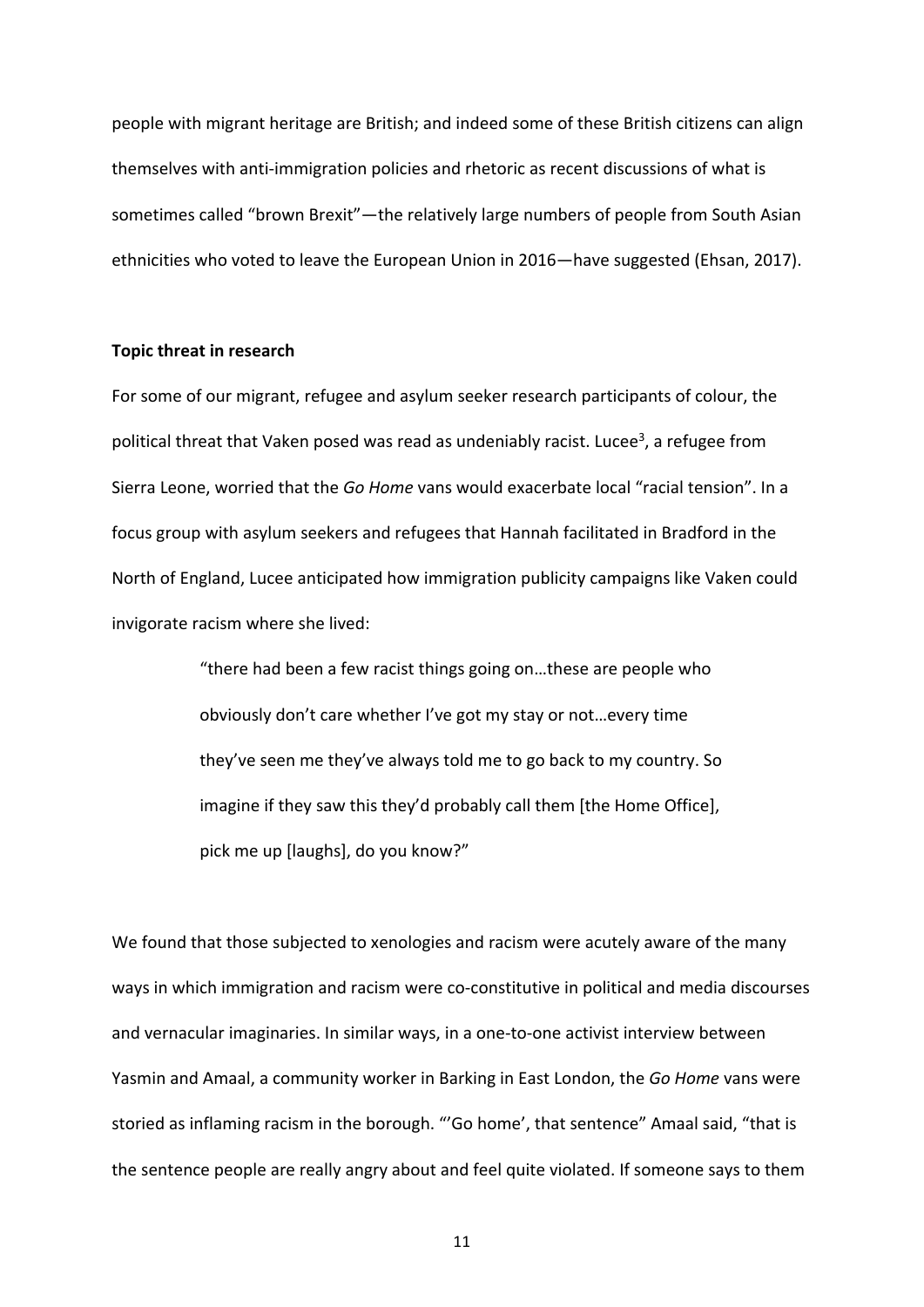'go home' and for the Government to come up with that … that is a green light for others to use *[it]* as well."

Consciousness of the imbrications of racism and immigration in everyday narratives had very different effects in our focus groups with supporters of far-right and anti-immigration political parties. In these groups, the topic threat of being seen as racist was somewhat dejeopardised. Despite qualifications ("I'm not racist, but…), there seemed to be little embarrassment or shame in voicing xenological views and sceptical support for the theatricality of Vaken, where the *Go Home* vans were seen as making local white residents "happy". Because of our mixed-method approach, we were able to further explore these qualitative findings in our survey research. In the survey, we found that attitudes towards immigration control changed when we worded and framed a question to include racial profiling. That is, when we made connections between immigration policing and racism.

# **Talking about race and immigration: large-scale survey design**

Overall, respondents to our survey found the implementation of border policing, including in its more violent forms in immigration raids, tolerable or even desirable. Yet, when we asked for their opinions on reports that the checks were being carried out on the basis of skin colour, they did not endorse these types of practices in public places such as train stations. We asked, "Some people have suggested that white people are less likely to be questioned during checks or raids on suspected irregular/illegal immigrants. How acceptable or unacceptable do you think it would be if immigration officers carried out checks on the basis of someone's skin colour?" Responses to the question were significantly different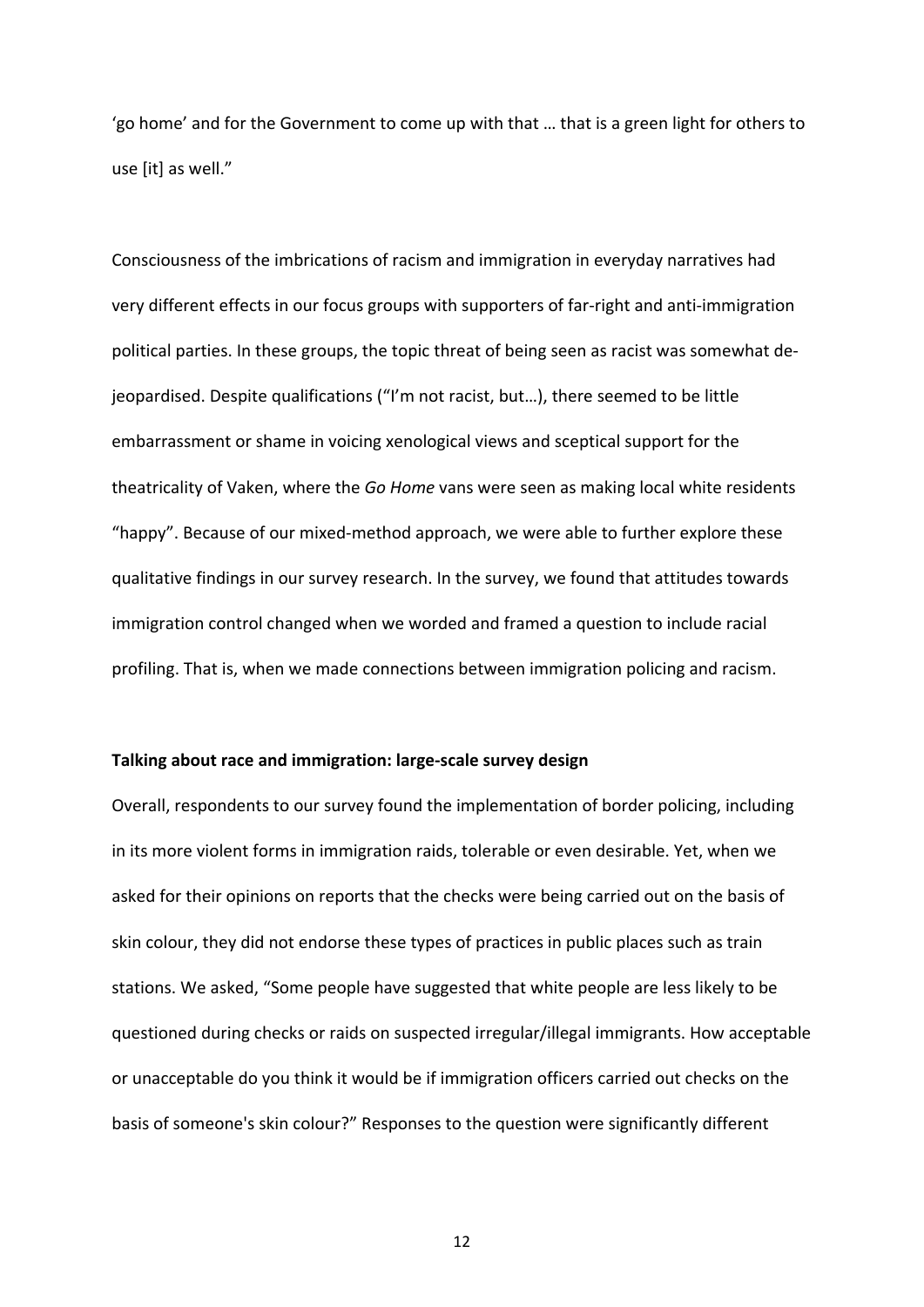according to the broad racial categories of "white" and "non-white" used by the survey company to categorise respondents. With this question, the survey found that:

- 60% of the sample said that it was fairly or very unacceptable for immigration officers to carry out checks on the basis of someone's skin colour.
- 24% had no opinion either way on this issue (and 2% said they did not know).
- 14% considered it acceptable.
- 45% (n= 214) of "non-white" and 42% (n=794) of "white" respondents found this "very unacceptable"
- 10% (n=50) of "non-white" and 19% (n=365) of "white" respondents found this "fairly unacceptable"

One interpretation of the finding is that by connecting immigration checks to racism in the wording of the question, we increased the topic threat of respondents showing that they supported racist practices. In this mode of thought, the refusal to mitigate the topic threat of supporting racist practices led to dissimulation and an underreporting of support for the practices. Another interpretation by Gargi Bhattacharyya (2015), offered in the vein of inventive methods, has particular implications for researchers. It suggests that we need to make efforts *not* to disarticulate matters of racism from immigration in research. "Quarantining talk of racism" Bhattacharyya believes, "has the effect of silencing concerns about the racist and violent impact of everyday immigration control" (n.p).

We see such attempts to separate out talk of immigration from racism as an integral part of contemporary rhetorical strategies, named by critical discourse analysts as 'disclaimers' (van Dijk, 1992). Disclaiming racism can take the form of disassociation, distancing, blaming, the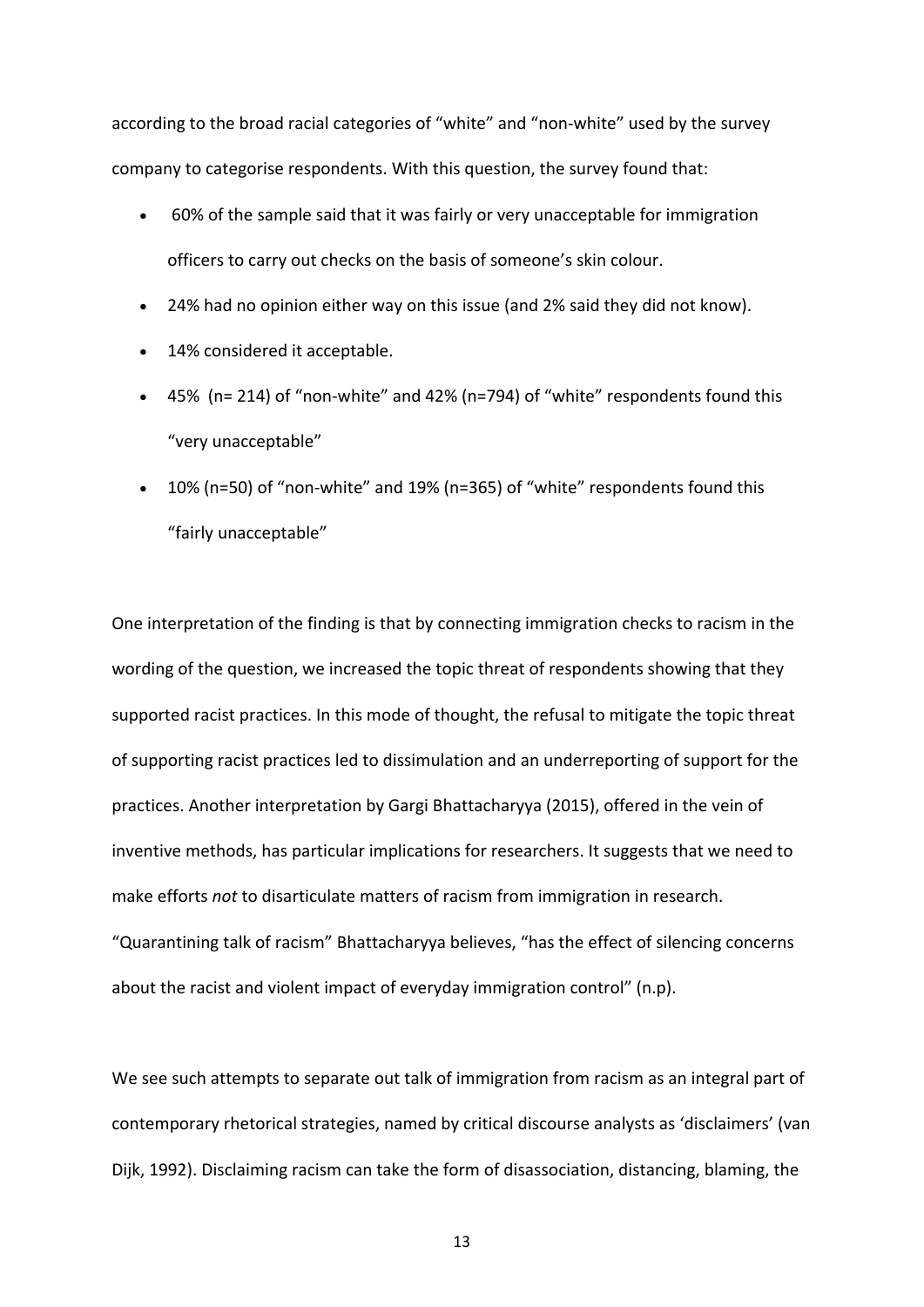reversal of accusations of racism and more recently, attempts to detoxify the words "racism/racist" by putting them under semiotic duress, dispersing them into a less politicised vocabulary. An example of the latter can be seen in calls to replace the word racism with terms such as discrimination, prejudice, insensitivity (Goodhart, 2014) and racial self-interest (Kaufmann, 2017). David Goodhart (2014), a British centre-right journalist has sought to reclassify racism as *extreme* hatred, overlooking its multiplicity. From this perspective, Goodhart claims that racism has been in decline over several decades, so that Britain has become "a much more racially open society, if not a post-racial one" (p.251). At the core of Goodhart's argument is the call for what he sees as greater "race literacy"; clarity and nuance in concepts and terminology, so that a spectrum of hostilities, insensitivity, prejudice and within-group identifications do not carry the social stigmatisation that accompanies what is in his view "proper" racism (p.257).

Drawing from the findings of our focus group interviews, we suggest that attention to disclaiming is a particularly fruitful site for the mapping of the mundane contexts, trajectories and inter-relations between racialisation, racism and new xenologies. Contrary to Goodhart, we found that participants *were* race literate and agile in how they used disclaiming to simultaneously mediate the stigmatisation of being viewed as racist *and* express racist and xenological views. Because interactions are the key feature of the focus group method, as we discuss further below, the groups helped us to trace the interpersonal effects of disclaiming.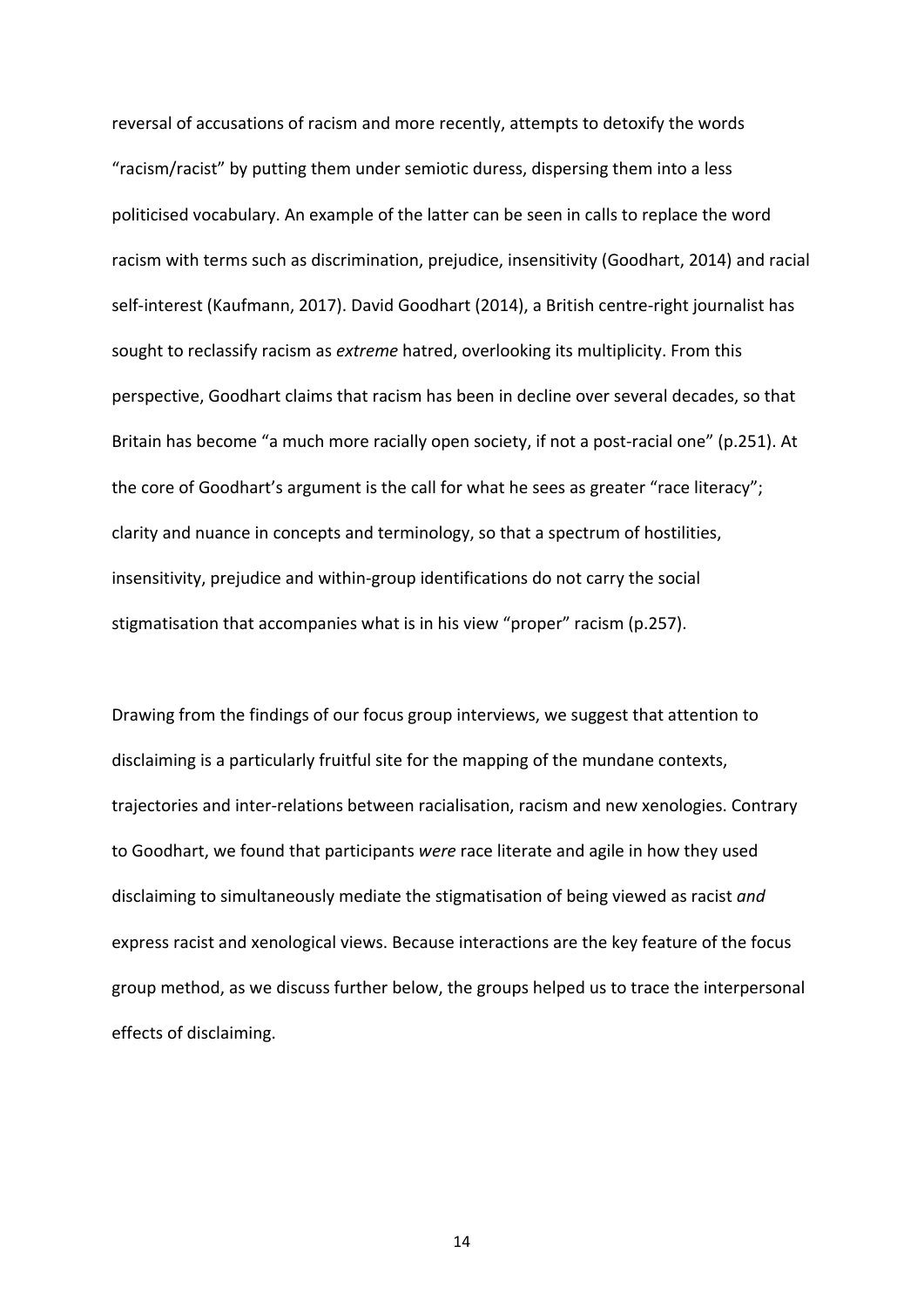#### **Talking about immigration – Focus Groups**

In our 14 focus groups—held in Barking and Dagenham, Bradford, Cardiff, Glasgow, Ealing and Hounslow, Birmingham and Coventry—we showed local residents photographs of the *Go Home* vans and a Home Office tweet of an "immigration offender" being led into a van. We asked what the images brought to mind and allowed conversations to develop among the group. We chose to use focus groups because they have been seen as reducing topic threat, especially when research participants have something in common. In our study, the commonality was living in the same area, supporting the same political party and/or being a user of a particular community resource. Focus groups are also claimed to be more democratic than one-to-one interviews, because with lesser steering by the facilitator, there are more opportunities for participants to control the topics discussed (Wilkinson 1998; 1999). In practice, we found a tension in our rationale for recruiting focus group participants with shared characteristics in order to lessen topic threat and how the method allows participants to take control of topics. When participants hold racist and xenophobic views, there is less opportunity for these views to be challenged. Indeed, the focus group method might even embolden and normalise the public expression of racism, qualified by disclaiming strategies.

The following extract is from the beginning of a focus group interview with supporters of the far-right, racist British National Party in Dagenham (East London). The transcript shows how race, ethnicity and immigration were introduced by participants early on in the interview and in response to a general opening question, "could you just give me a general idea, a flavour of what it's like to live here?". Alan responded to the question with "Not very nice at all". We join the conversation as it moved quickly to the subject of local parking problems: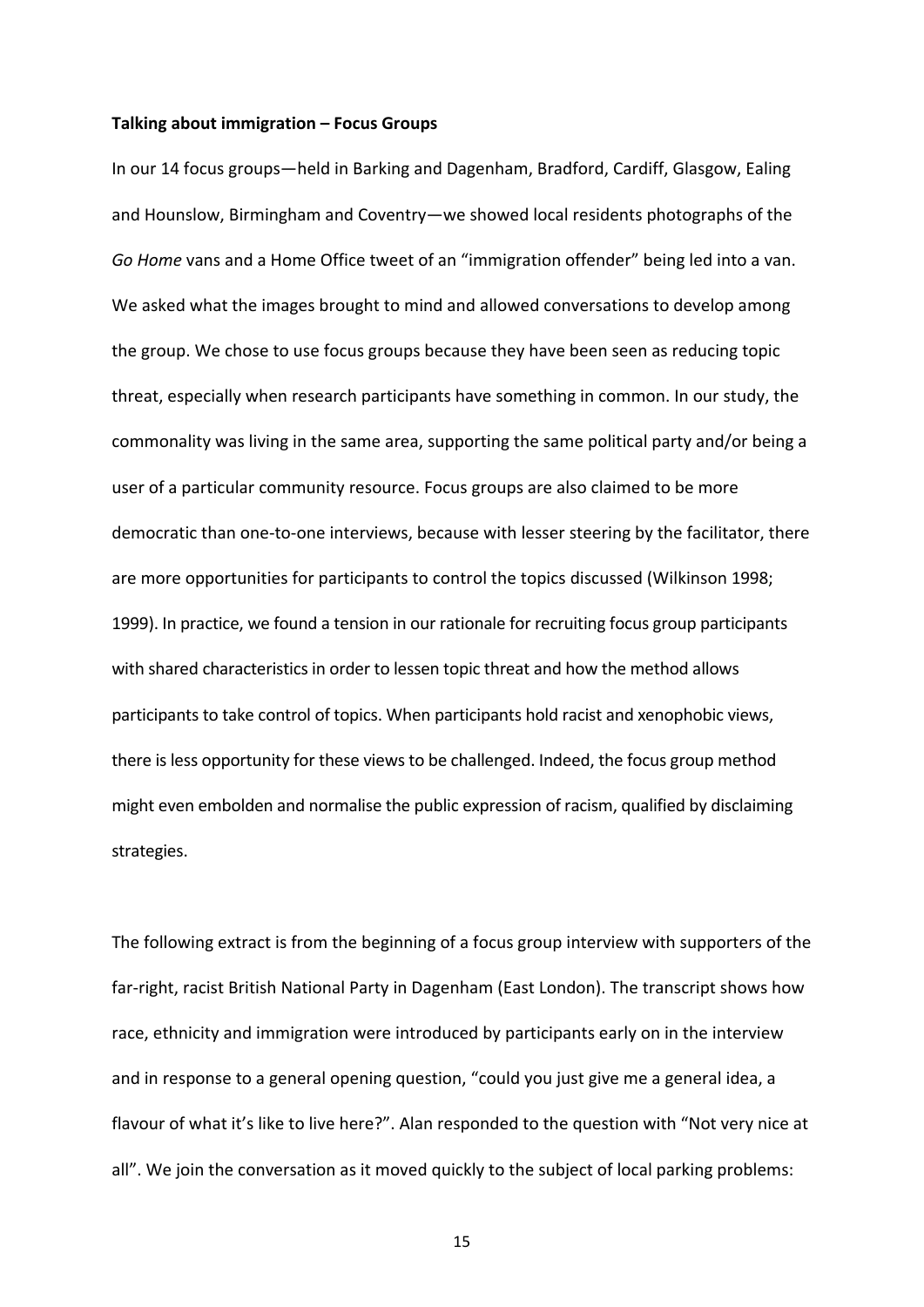Joe: You have to pay to park out in the front.

Alan: The front, but the service road people are parking down there and because it's an African shop, they all park down there and don't get charged.

Joe: Yeah.

Alan: Well, that's another thing, where I live on S, it was a very close-knit community, but they've built a big wall round it now and it's like being in Colditz, do you know what I mean? But the thing is there's a lot of youngsters that have grown up there while I've been there, children of my friends and they've applied for houses on the estate and the houses have come empty, immigrants have got them and they've had to move out, they've gone to Clacton and other places and it's like you said, there's a lot of the elderly people, when their houses become too big for them, as their families have grown up, they've had to move away, because they've not offered even, they've not offered any smaller houses within the vicinity and the children, as they're growing up are meeting people and getting their own families, they can't stay within their own family, like their mothers and fathers to help them, because all the houses have been snatched up by immigrants.

Joe: That's right, that's right, so it's splitting our families up. Alan: Yeah.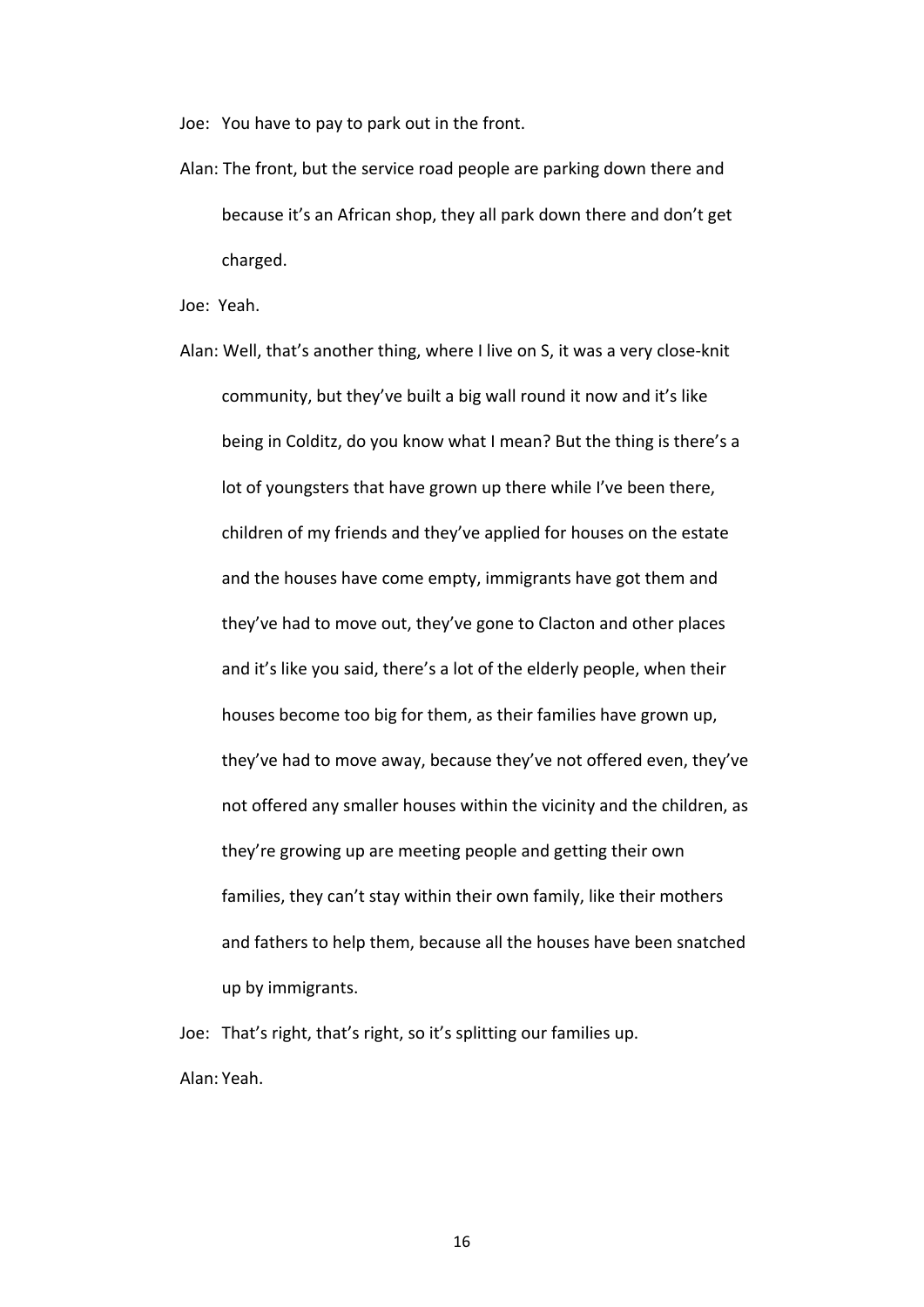- Joe: Isn't it? And the council say, oh no, our people get housed first, but they pull the wool over our eyes. We can see what's happening. It's the immigrants that are getting the houses.
- Alan: They always say that there's a long waiting list and yet an immigrant can come over here and get a house within a couple of weeks, do you know what I mean?

Joe: Exactly, yes, and a house, not a flat, a house, yeah.

In this conversation, a personal story of parking permits and restrictions becomes part of a highly condensed exchange of meaning on the local effects of race and immigration. The rapid flow of the conversation and turn-taking serves to build shared identifications through moral prescriptions, seemingly about immigration but with slippages into racial categorisation. Because our recruitment of participants was place-based, the groups often elicited talk about the singularities of local histories and multicultural living. What is noteworthy with this group, all supporters of the far-right British National Party, was the level of comfort among the white-British, working-class participants in expressing a range racist and xenophobic views with a middle-class researcher of colour.

For us, the apparent lack of topic threat offers insights into the imbrication of new xenologies and racism. With immigrants it is a fundamental incommensurability of lifestyles and values that was talked about as a problem rather than skin colour; a discursive formation that social scientists have referred to as second-degree, culturalist or neo racism (Balibar and Immanuel Wallerstein, 1991). Cultural racism can be a way of avoiding the social stigmatisation of being seen as a racist. It is also possible that because Yasmin appeared to be British Asian rather than a recent immigrant, talking through cultural racism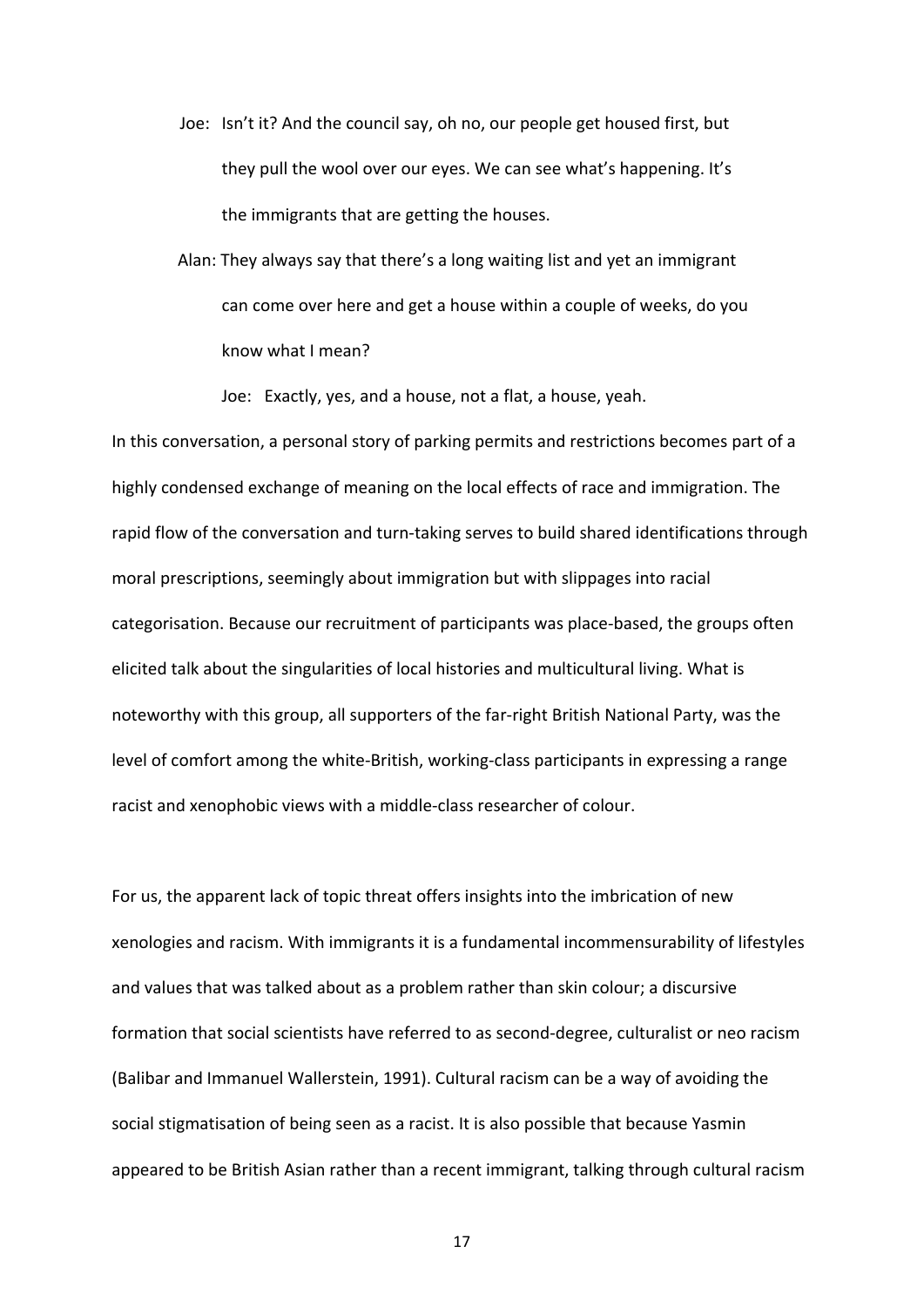was desensitised. Yet, despite participants belonging to an overtly racist political party, they also used disclaimers,"I'm not racist", which served to anticipate and neutralise social censorship while building rapport that encouraged the further expression of racism. In this instance, the disclaimer was part of a narrative of victimhood wherein "white working class" communities<sup>4</sup> were depicted as being reduced to "nobodies"; a discourse that dovetails with Hochschild's (2016) "strangers in their own land", (a narrative of loss and of being "left behind" among seemingly homogeneous rural white populations who voted for Donald Trump):

> Joe: I joined the BNP because the council weren't listening to the people in the borough, that was the only people you could join because they won't listen to the local people. If you weren't in favour of Labour you was an outcast and that's the way we got treated, you know? I've got black people in my family, right? I'm not racist, because when I go to hospital I expect the nurse, whatever colour she is to treat me with kindness. There's a lot of people that's coming in in the last year that's got no charisma at all, they don't even say, if you open a door for them, they don't say thank you.

Carol: No morals.

Alan: No bedside manner as they call it.

Joe: No bedside manner, no and this is what gets up a lot of peoples noses. You'll be queuing up in the Post Office, I've seen so many people arguing in the Post Office where immigrants just walk in and walk straight up to the desk.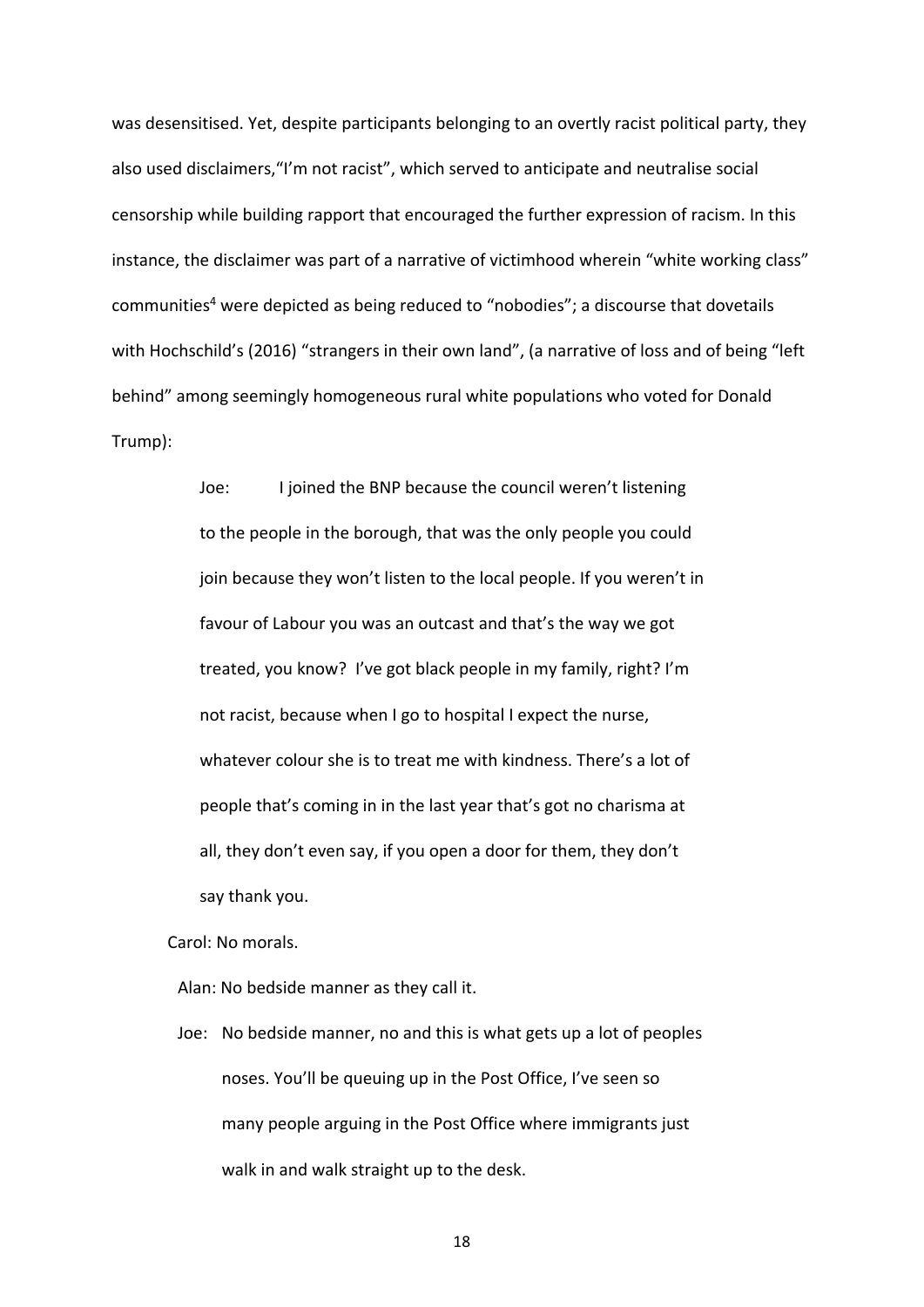Carol:Straight up, yes.

Joe: Where there's a line, they don't realise they have rules.

- Carol: They do realise, but they think they can always do what they want.
- Alan: They do it in the cars, they chop you up and they think they're doing the right thing.
- Carol: That's it.

Joe: Yeah.

Alan: It's as though they've never had a driving licence, you know what I mean? But you know, they have this attitude that they are the important people and we are second to none.

Carol: We're nobody.

Disclaimers such as "I'm not racist" are a part of a spectrum of conversational strategies. Yasmin Jiwani and John Richardson (2011: 245), drawing from the work of Teun van Dijk, have identified a sub-category of racist "apparent disclaimers". Apparent disclaimers are conversational sleights of hand. They include, "apparent denial" ("I have nothing against immigrants, but …"), apparent concession ("Of course some Muslims are tolerant, but generally…"), apparent empathy ("Of course asylum seekers endure hardships, but …"), apparent ignorance ("Now, I don't know all the facts, but …") and transfer (e.g. "of course I have nothing against them but my customers..."). The transfer strategies that we heard in our focus groups included indirect xenology and racism through ventriloquism: voicing antiimmigrant feelings on behalf of others that proved especially powerful when the person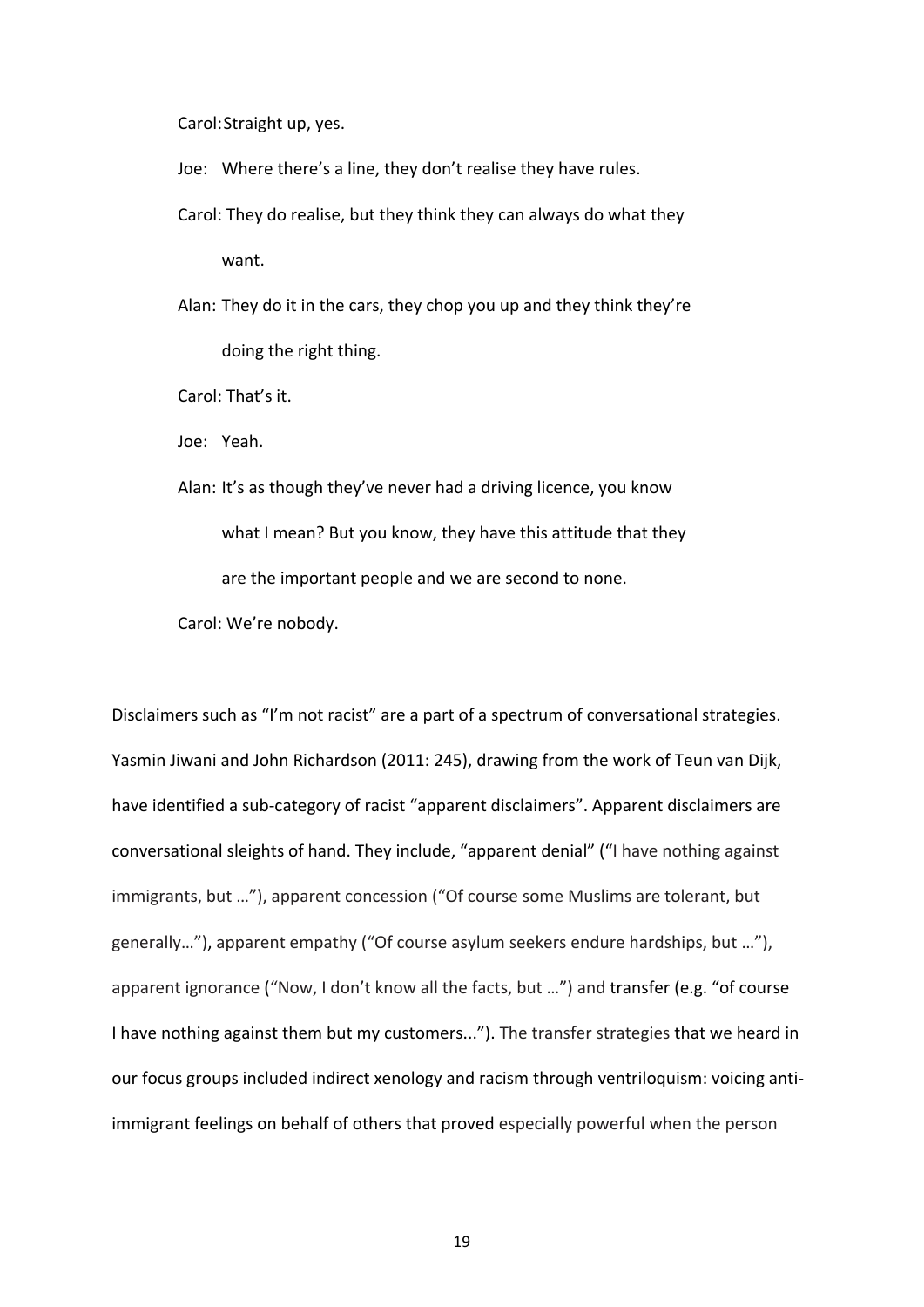ventriloquized was from a racially minoritised group. An underlying logic here is that those from racialised minorities cannot be racist.

The following extract is from Jackie, a supporter of the anti-immigration UK Independence Party (UKIP). What is interesting about this exchange is how the indeterminancy of racial signifiers is simultaneously problematised and mobilised, a feature of the new xenologies highlighted by Bhatt (2012). It is a duality that can accommodate an array of political and affective responses and alliances. The excerpt comes at the beginning of the focus group, where Jackie is responding to another participant, who had prefaced her description of the "problems" of Barking (in East London) with the disclaimer "I'm not racist by any means, OK?". For this participant, Barking is a place with "all the immigrants, so we've got Muslims, Asians, Somalis, every race you can think of is now in the borough". The extract below begins with Jackie's response to this description:

Jackie: Well, back in the 50s you had a lot of immigration from lots of places,

but the people that came over then, they had to integrate, they had to work hard, they'd no benefits, nothing was handed out on a plate and now [they] resent this far more than we ever do, because if people see a black face they don't know whether that person's integrated into society, they just are wary of them, whoever they are and they really, really do hate it, because I used to go to an exercise class and there were a lot of them there and they used to talk about it all the time.

Yasmin: So what sort of things did they say?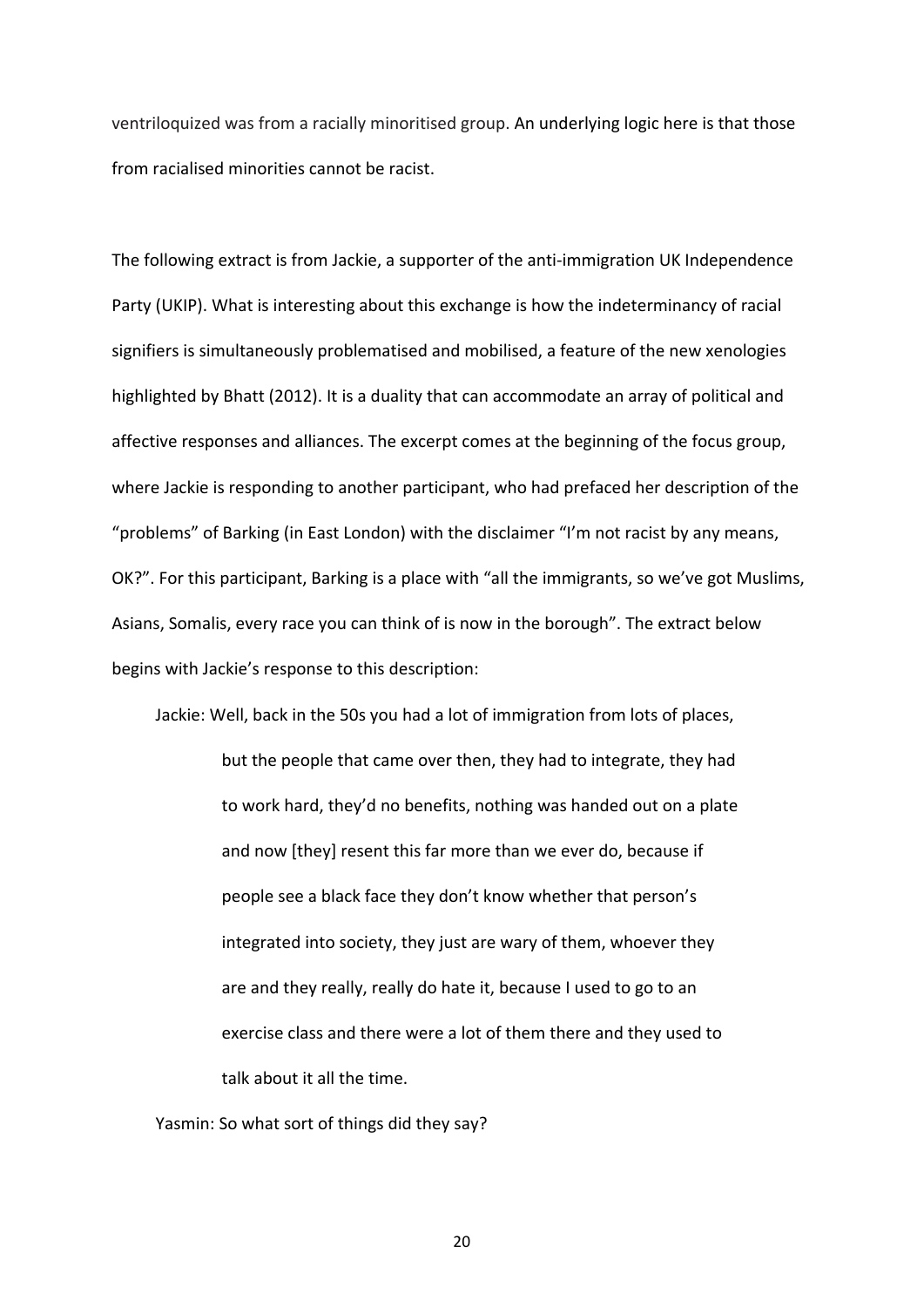Jackie: They resented the fact that a lot of them get everything for nothing, that a lot of them get free travel where they didn't until they were over sixty. It's all sorts of things, they just don't like the fact that in their words they're ruining our society, because these people that came over with their families back then to all intents and purposes they're English, because they live the English way of life. They haven't come like the people that have come over now, you've got mosques springing up all over the place. More than that, in our area, we back onto an industrial area and every unit that comes empty, in fact anywhere in this borough it's taken over by the, I use the term loosely, black African churches and the people that come to them, they're busting from all over the place, so they're not local residents and it just doesn't seem there can ever be enough of these places, everything they're trying to take over and that's causing an awful lot of resentment, particularly from the Muslims who can't get somewhere to have as their own, well, they just ask for a community centre at the moment where the council seem to be supporting the African churches and yet they get no revenue from them whatsoever. So that is causing a problem anyway, we've got lots and lots of Eastern Europeans, they make no attempt to speak English and people I've spoken to that are teachers say that causes a huge problem, because if a child, you know, you need to speak to the parent the parent doesn't speak English and so they obviously don't seem to push their children, like the Asians do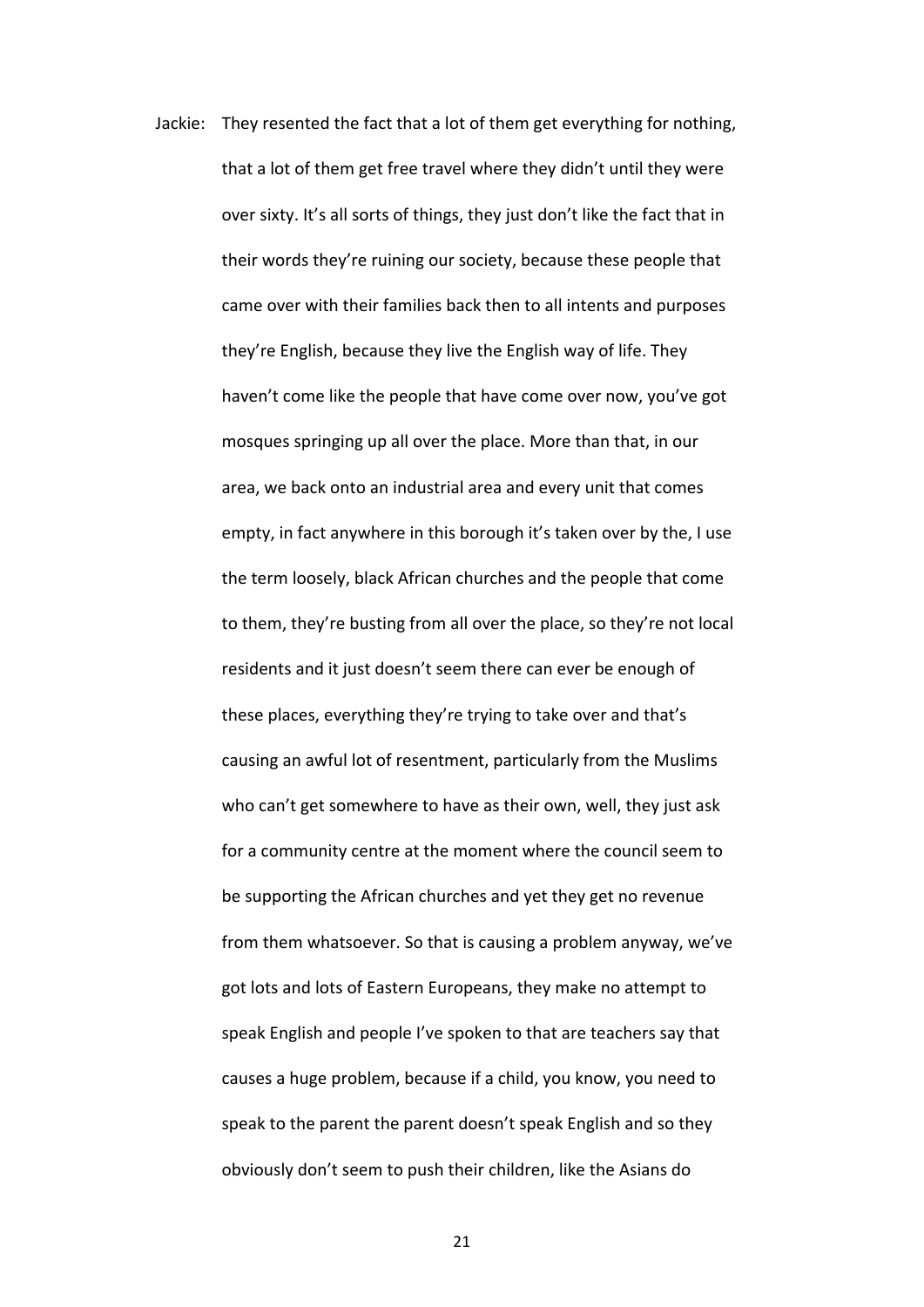definitely, I think a lot of the Africans probably do, but where the Eastern Europeans don't and the fact that they do not speak English, they all work for themselves, advertise only Polish workers or Lithuanian, that is causing a lot of resentment and also they're nocturnal people, so when you're in bed at night you can hear them outside having conversations at the top of their voices.

There are many themes in Jackie's narrative. For brevity we highlight the merging and interchangeability of racial and cultural signifiers, where animosity to recent migrants on one axis of differentiation is mediated by a valorising of settled migrants and a see-sawing between being pro and anti-Muslim. "Cultures of racism have frequently, if not always, scaled and ranked human diversity", Les Back and colleagues have written, "often conferring the status of 'contingent insiders' on some migrants while unloading hate and derision on other migration groups" (Back *et al*., 2012: 139)

Notably, Jackie's neoliberal version of citizenship is one where good/successful/enterprising immigrants take responsibility for themselves (and their children) and integrate into communities. It is a familiar narrative that can be found across political parties and media and public discourses. For example, in a one-to-one interview with an activist in Birmingham, Kirsten Forkert was told about xenologies across different immigrant and racially minoritised groups:

I remember going in and it was a corner shop run by an Asian guy, I guess probably of Pakistani or Bangladeshi heritage, was having a row with a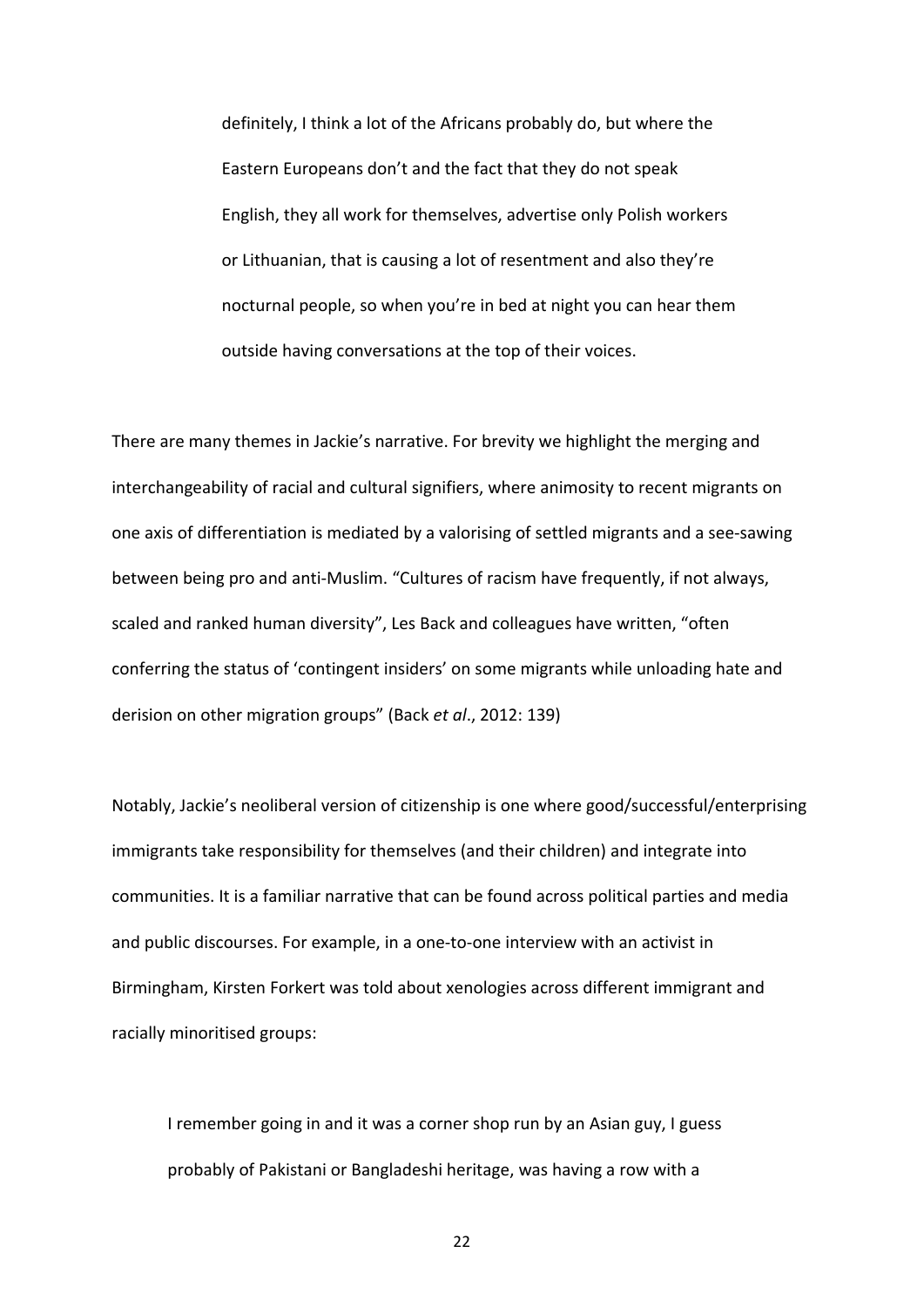Somali customer and as she walked out he said, "I fucking hate Somalis." It is bizarre. I don't know how much of a pain in the arse that woman is but she wasn't all of Somalia, you can't actually...but it is interesting because I hear, and not across the board that wouldn't be fair or accurate to say, but I hear people from second generation migrant communities my age or younger talking about new migrant communities in much the same way as my parents spoke about their parents. It is kind of interesting to me that a lesson hasn't been learned somehow, you know?

The conversations that we sparked in response to Operation Vaken evoke something of the tenor, paradoxes and ambivalence of contemporary British racial and immigration imaginaries. Talking about immigration and immigration control has become a way of showing knowledge of the terms of national belonging, especially as citizenship and belonging became more prominent following the referendum "Brexit" vote in June 2016. For some of our discussants, and sometimes regardless of ethnicity or migrant heritage, to belong is to be anti-immigrant but not racist. Such public performance of race sensitivity runs counter to the rationale of the claims made by David Goodhart, "if we are unable to become more discriminating in the way we talk about discrimination, parts of the population will become desensitised to the language of racism—or, worse, they will find the all-encompassing definition of racism so much at odds with their own definition that they will start to self-identify as racist as a form of protest." (p.257).

Being seen to be racist, we suggest, is still socially unacceptable in Britain, but this does not mean that racism and its material effects have gone away. Rather, we see the ideological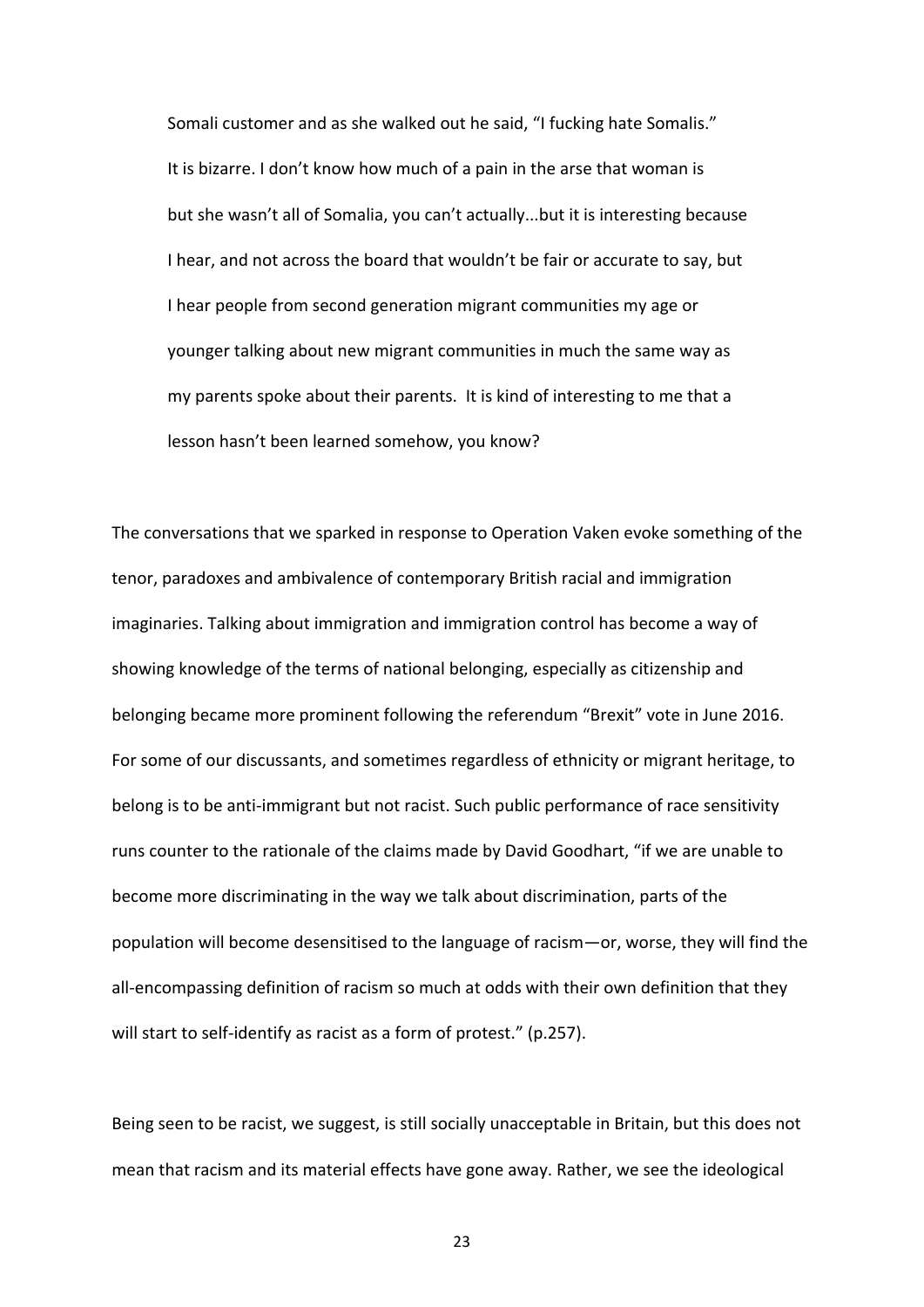promiscuity of new xenologies (Bhatt, 2012) as offering capacious spaces of thinking, speaking and acting that are utterly entwined with the complexity and paradoxes of race. This became most palpable to us in the sharing of views in our focus groups, where as researchers we had less control over topics and their framing than in our one-to-one qualitative interviews or survey research.

# **Conclusion**

The mixed methods that we used in our study have helped us to discern how racist exclusions, hostility and denigration are produced and performed as a part of xenologies, at the same time that racism is denied or disassociated from in contemporary British immigration politics. And while our quantitative methods allowed us to trace some of the affective aftermath of Vaken, they also allowed us to examine the extents to which methods can be inventive in luring methodologies and empirical materials into posing their own problems (Lury and Wakeford, 2012). As we have pointed out, through our survey, we were able to experiment with the wording of survey questions as an empirical affordance that can be used to support and/or resist the holding separate of racism from immigration discourses that characterises government rhetoric.

Our focus groups offered other insights. Because we wanted to encourage free-flowing dialogue, we exerted less control over the direction and development of conversations. The interactional momentum of focus groups helped us to better understand how xenological and racist discourses are social and situated, in the sense that conversations are located in, but also respond to and anticipate interpersonal and wider political debates and controversies. We were privy to how the everyday material, media and affective landscapes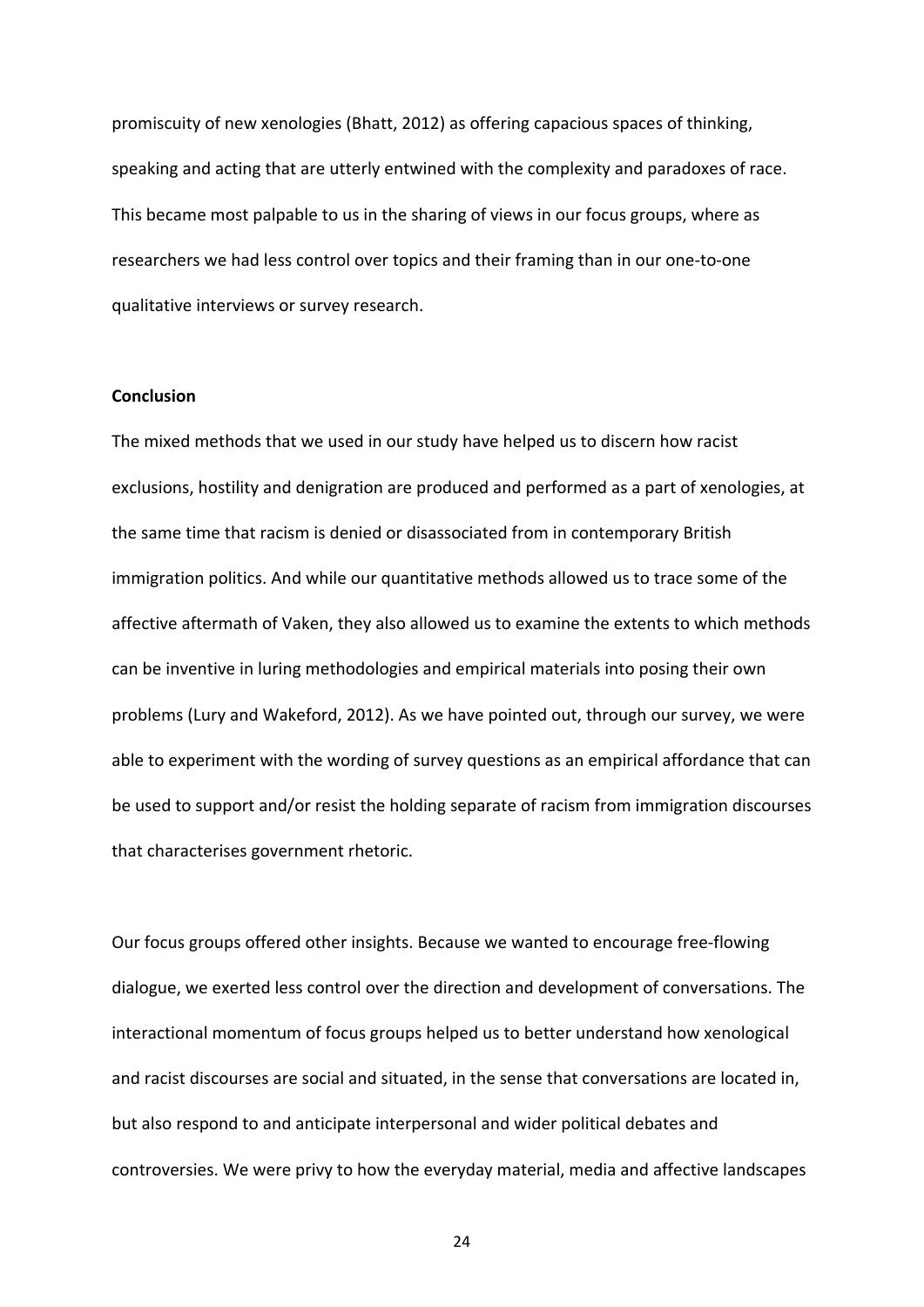that our participants inhabited became resources in how the imbrications between racism and xenologies were produced and storied.

More broadly, in the focus groups, we were able to see and hear how the logic of immigration campaigns that we have outlined—that anti-immigration narratives cannot be racist because migrants and refugees are racially diverse and the British nation is multiracial/multicultural—has extended into the everyday. Some people, who have migrant heritage in living memory themselves, or who are racialised as ethnic minorities and see latter-day immigration as a problem argue that they do not see being part of an ethnic group associated with recent migration, as a social concern (Jones *et al*., 2017). But they may still see newly arrived migrants, or migrants from particular places, as problems, because of behaviours seen as unsuitable within British life. A simplistic sense of racism (white=good, not-white=bad) is therefore still articulated as wrong, but has been replaced by a more complex and temporalised xenology (integrated/established=good, insular/newer=bad), which because of different migration trajectories and interethnic mixing can realign and settle along more varied lines of ethnicity and national origin.

There is a 'civic task' at stake in how we use our sociological imaginations in social research and analysis Alberto Toscano (2012) has argued. For our research team, this civic task included trying to make visible the interrelations between racism and xenologies, as well as exploring the extent to which research methods can challenge or even displace attempts to depoliticise and recalibrate racism. Some evidence of this first ambition can be seen in the project's contribution quoted in the report of the United Nations Special Rapporteur on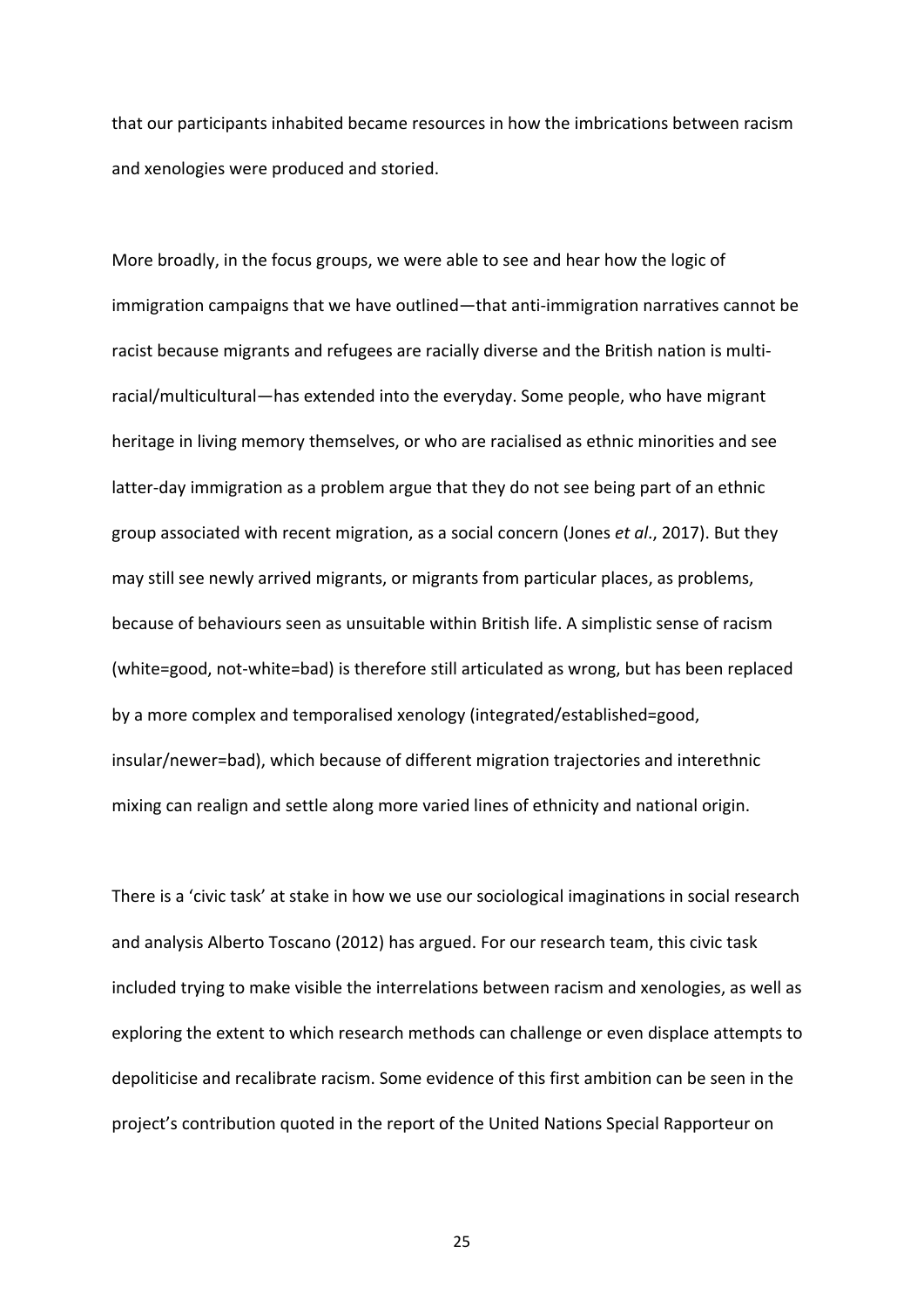Racism on her mission to the UK, in which she directly quotes our work as demonstrating harassment on the basis of immigration status, based on racialising logics (Achiume, 2018).

We hope that our collaborative approach not only produced scholarly knowledge, but also enabled access to this knowledge for those directly affected by immigration control, providing resources for them to build their own engagements. We see this, for example, in a conversation between our co-investigator Sukhwant Dhaliwal and Pragna Patel, Director of Southall Black Sisters (SBS), one of our research partners, which is shared in full in the monograph of our research (Jones *et al*., 2017: 29-37). On behalf of SBS, a not-for-profit organisation established in 1979 to meet the needs of Black (Asian and African-Caribbean) women, Patel says: "The research enabled the women to see their own experiences as connected to others around the country" (p30), "it gave us space to make the connections"(p.32). Significantly, for Patel, the women's involvement in our project was "part of a process, a continuation of work we were already doing with service users. And after the focus group sessions we continued some of those debates" (p.31). She added that some of the women "eventually went on to speak at public events about their experiences" (p.34).

The role of research "is not to create pacifying knowledge" Toscano writes, but to provide "a realistic estimate of the powers necessary to alter, however minimally, the course of history" (p.68).

#### **Notes**

1. The Mapping Immigration Controversy research project ran between 2013 and 2015,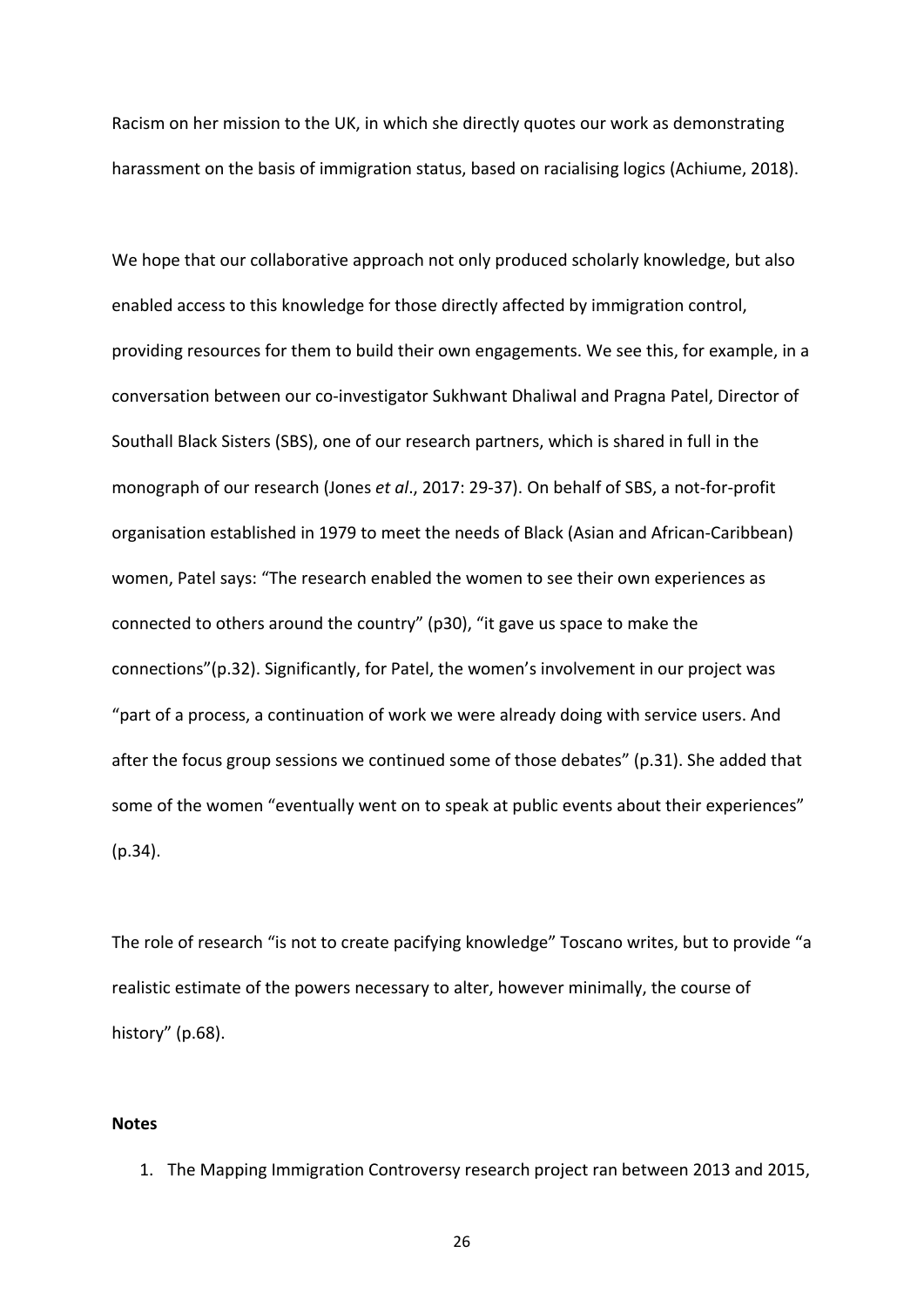and was funded by the Economic and Social Research Council (grant reference ES/L008971/1). The co-investigators were Gargi Bhattacharyya, William Davies, Sukhwant Dhaliwal, Kirsten Forkert, Yasmin Gunaratnam, Emma Jackson, Hannah Jones and Roiyah Saltus.

2. Before the Mapping Immigration Controversy project began, we were also part of a wider team of researchers that conducted a quick-turnaround street survey in response to the *Go Home* van in July and August 2013. See

## <https://aarx.wordpress.com/>

- 3. All the names of our research participants are pseudonyms.
- 4. A related trope in the UK is one that positions the working class as only white, so that when racist ideas are attributed to "the white working class", white middle classes are without racism (Haylett, 2001).

## **References**

Achiume, E. T. (2018) "End of Mission Statement of the Special Rapporteur on Contemporary Forms of Racism, Racial Discrimination, Xenophobia and Related Intolerance at the Conclusion of Her Mission to the United Kingdom of Great Britain and Northern Ireland", *United Nations Human Rights Office of the High Commissioner,*  <https://www.ohchr.org/EN/NewsEvents/Pages/DisplayNews.aspx?NewsID=23073&LangID=E> Last accessed 7 March, 2019.

Ambikaipaker, M. (2018) *Political Blackness in Multiracial Britain*. Philadelphia: University of Pennsylvania Press.

Back, L., Sinha, S. with Bryan, C., Baraku, V. and Yemba. M. (2018) *Migrant City*, London and New York: Routledge.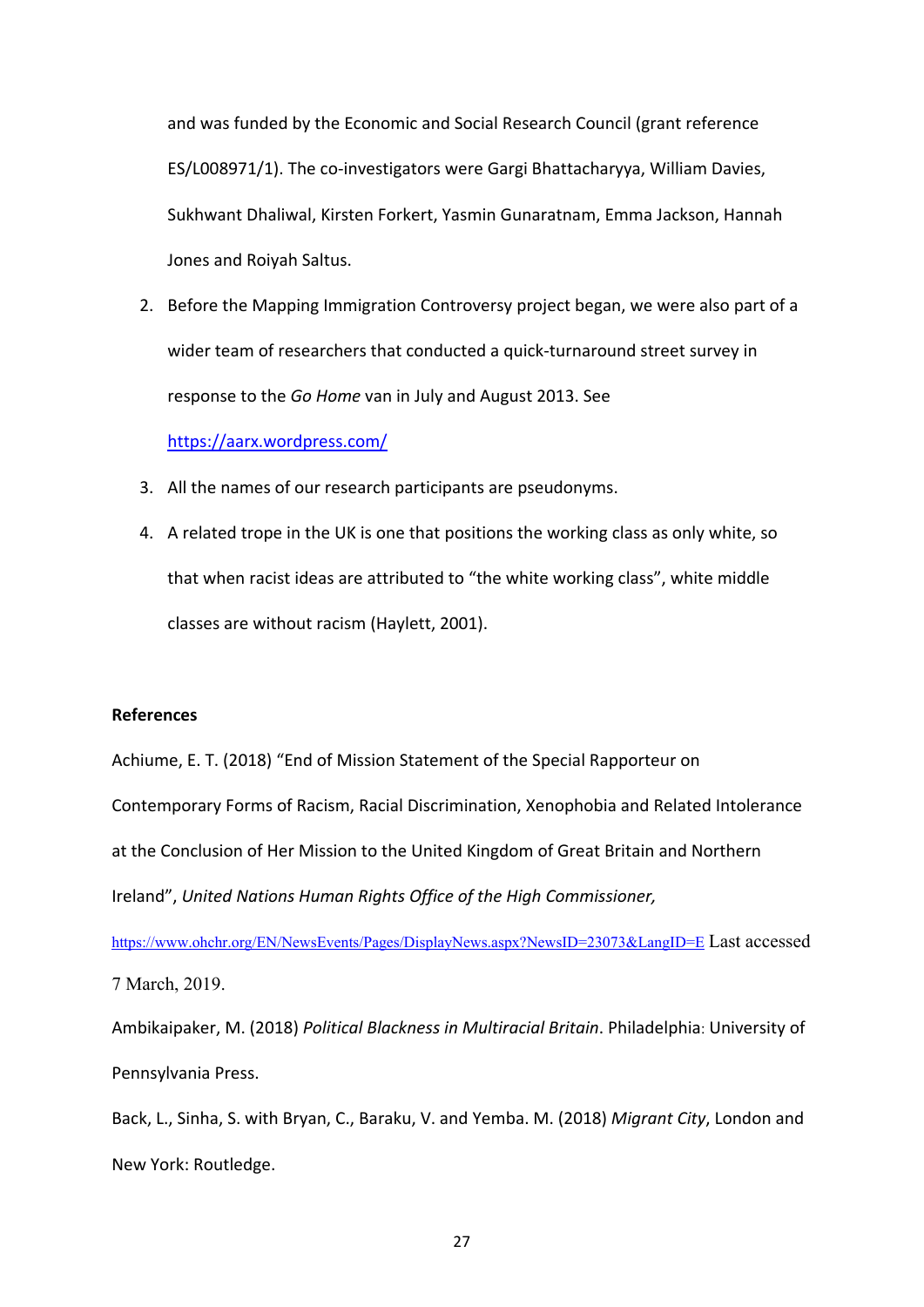Balibar, E. and Wallerstein, I. (1991) *Race, Nation, Class, Ambiguous Identities*. London: Verso.

Bhambra, G.K. (2015) Whither Europe*?* Postcolonial versus neocolonial cosmopolitanism, *Interventions*, 18(2): 187-202.

Bhatt, C. (2012) The New Xenologies of Europe: Civil Tensions and Mythic

Pasts, *Journal of Civil Society*, 8 (3): 307-326.

Bhattacharyya, G. (2015) Immigration control, racism and public opinion, *Mapping Immigration Controversy blog*, 7 January 2015,

<https://mappingimmigrationcontroversy.com/2015/01/07/290/> Last accessed 17December 2018.

Brannen*,* J. (1988) The Study of *Sensitive Subjects*, *Sociological Review*, 36(3): 552–63.

Ehsan, R. (2017). *The British Asian vote for Brexit contains a few surprises*, LSE Brexit blog, 20

February 2017 [http://blogs.lse.ac.uk/brexit/2017/02/20/the-british-asian-vote-for-brexit-](http://blogs.lse.ac.uk/brexit/2017/02/20/the-british-asian-vote-for-brexit-contains-a-few-surprises/)

[contains-a-few-surprises/](http://blogs.lse.ac.uk/brexit/2017/02/20/the-british-asian-vote-for-brexit-contains-a-few-surprises/) Last accessed 17 December, 2018.

Daniel, W.W. (1968) *Racial Discrimination in England.* Harmondsworth: Penguin Books.

El-Tayeb, F. (2011) *European Others: Queering Ethnicity in Postnational Europe*. Minneapolis and London: University of Minnesota.

Erel,U., Murji, K and Nahaboo, Z. (2016) Understanding the contemporary race–migration nexus, *Ethnic and Racial Studies*, 39 (8):1339-1360.

Fisher, M. (2016) *The Weird And The Eeerie*. London: Repeater Books.

Galis, V. and Summerton, J. (2018) "We are all foreigners in an analogue world: cybermaterial alliances in contesting immigration control in Stockholm's metro system", *Social Movement Studies*,17(3): 299-317.

Gilroy, P. (2014) *Postcolonial melancholia.* New York: Columbia University Press.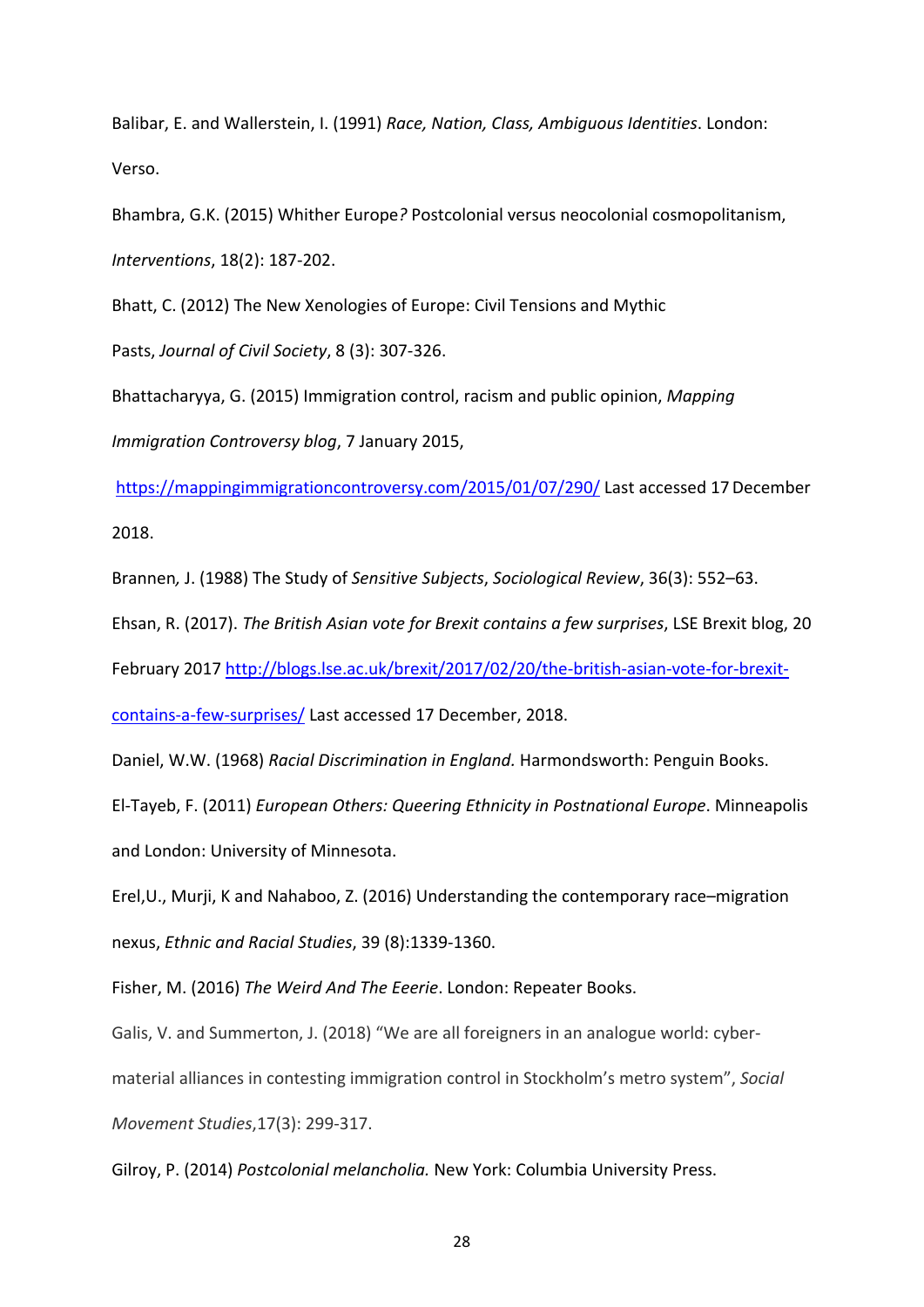Goodhart, D. (2014) Racism: Less is More, *The Political Quarterly* 85(3): 251-258.

Gunaratnam, Y (2003) *Researching "Race" and Ethnicity,* London: Sage.

Hall, S. (1996) *Race: the floating signifier*. Northampton, MA, Media Education Foundation. Harper, M. (2013) Racism? It is not racist to ask people who are here illegally to leave Britain, *Daily Mail*, 29 July 2013 [http://www.dailymail.co.uk/news/article-2381051/MARK-](http://www.dailymail.co.uk/news/article-2381051/MARK-HARPER-Racism-It-racist-ask-people-illegally-leave-Britain.html#ixzz3pUKlqpJ3)[HARPER-Racism-It-racist-ask-people-illegally-leave-Britain.html#ixzz3pUKlqpJ3,](http://www.dailymail.co.uk/news/article-2381051/MARK-HARPER-Racism-It-racist-ask-people-illegally-leave-Britain.html#ixzz3pUKlqpJ3) last accessed 25 November 2018.

Haylett, C (2001) "Illegitimate subjects? Abject whites, neoliberal modernisation, and middle-class multiculturalism", *Environment and Planning D: Society and Space,* 19(3):351- 70.

Hesse, B. (1997) White Governmentality – Urbanism, nationalism, racism. In Westwood, S. and Williams, J. (eds) *Imagining Cities: scripts, signs, memory*. London: Routledge. pp.86- 103.

Hill, A. (2017) Hostile environment the hardline home office policy tearing families apart, *The Guardian*, 28 November 2017 [https://www.theguardian.com/uk-](https://www.theguardian.com/uk-news/2017/nov/28/hostile-environment-the-hardline-home-office-policy-tearing-families-apart)

[news/2017/nov/28/hostile-environment-the-hardline-home-office-policy-tearing-families-](https://www.theguardian.com/uk-news/2017/nov/28/hostile-environment-the-hardline-home-office-policy-tearing-families-apart)

[apart](https://www.theguardian.com/uk-news/2017/nov/28/hostile-environment-the-hardline-home-office-policy-tearing-families-apart) Last accessed 12 December 2018.

Hochschild, A. R. (2016) *Strangers in Their Own Land: Anger and Mourning on the American Right*, New York: New Press.

Jiwani, Y. and Richardson, J.E (2011). Discourse, ethnicity and racism. In: van Dijk, Teun A. (Ed ) *Discourse Studies: A Multidisciplinary Introduction*. London: Sage, pp. 241–263. Jones, H., Gunaratnam, Y., Bhattacharyya, G., Davies, W., Dhaliwal, S., Forkert, K., Jackson, E. and Saltus, R. (2017) *Go Home? The Politics of Immigration Controversies*. Manchester, UK: Manchester University Press.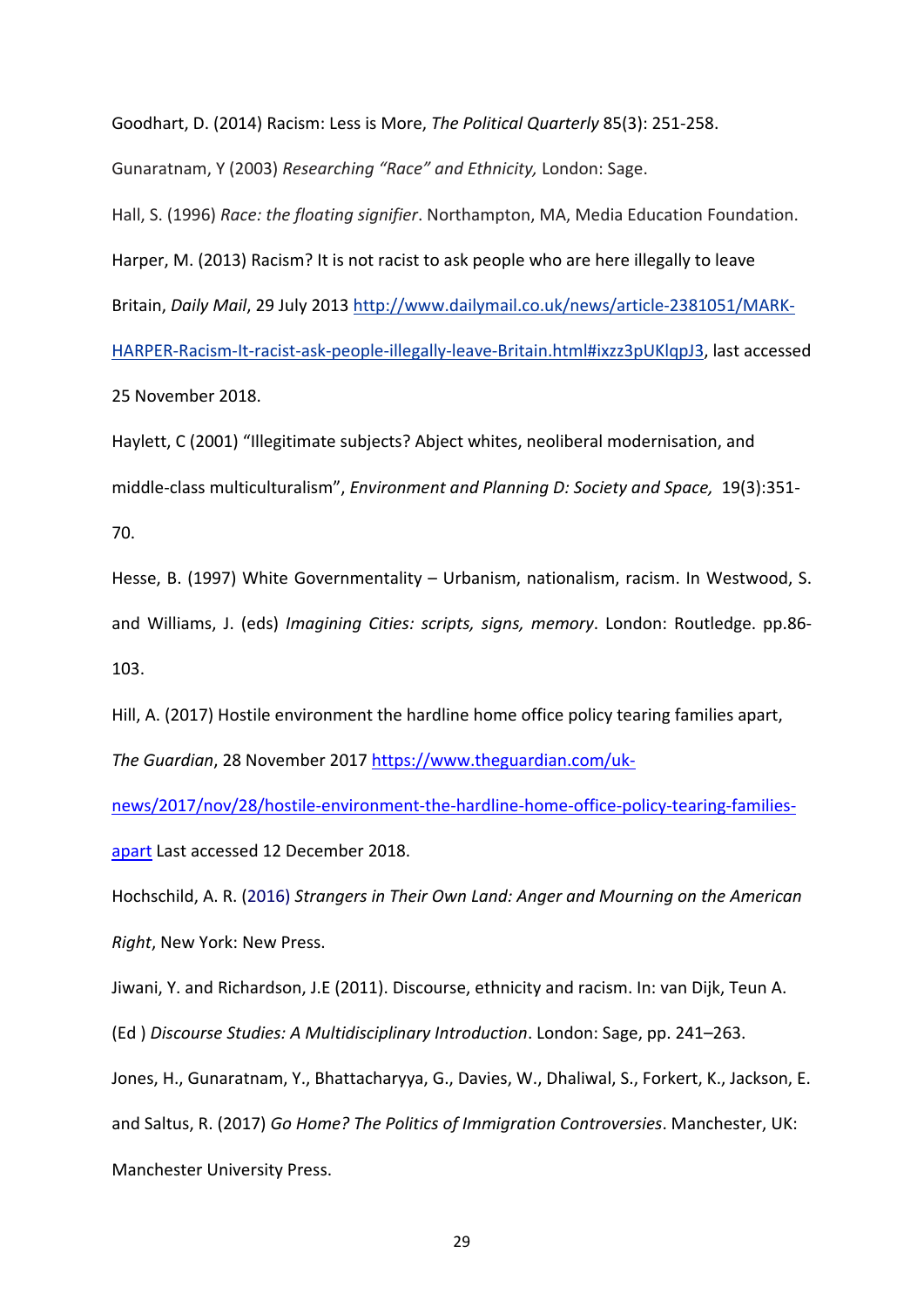Kaufmann, E. (2017) *'Racial Self-Interest' Is Not Racism*, London: Policy Exchange

[https://policyexchange.org.uk/wp-content/uploads/2017/03/Racial-Self-Interest-is-not-](https://policyexchange.org.uk/wp-content/uploads/2017/03/Racial-Self-Interest-is-not-Racism-FINAL.pdf)

[Racism-FINAL.pdf](https://policyexchange.org.uk/wp-content/uploads/2017/03/Racial-Self-Interest-is-not-Racism-FINAL.pdf) webpage last accessed 3 December 2018.

Lee, R (1993) *Doing Research on Sensitive Topics*, London: Sage.

Lewis, G. (2007) Racialising Culture is Ordinary, *Cultural Studies*, 21 (6): 866-886.

Lury, C and Wakeford, N. (Eds) *Inventive Methods: The Happening of the Social.* London: Routledge.

Mondon, A. and Winter, A. (2018) Whiteness, populism and the racialisation of the working class in the United Kingdom and the United States, Identities, DOI:

[10.1080/1070289X.2018.1552440](https://doi.org/10.1080/1070289X.2018.1552440)

Puar, J.K. (2007) *Terrorist Assemblages: Homonationalism in Queer Times*. Durham and London, Duke University.

Sirriyeh, A. (2018) *The politics of compassion: immigration and asylum policy.* Bristol: Bristol University Press.

Song, M. (2014) Challenging a Culture of Racial Equivalence, *British Journal of Sociology* 65 (1): 107–129.

Tudor, A. (2017) Dimensions of Transnationalism, *Feminist Review*, 117:20-40.

UNHCR (2015) Crossing of Mediterranean Sea exceed 300,000, including 200,000 to Greece

28 August 2015, [http://www.unhcr.org/55e06a5b6.html,](http://www.unhcr.org/55e06a5b6.html) last accessed 25 November 2015.

van Dijk, T.A. (1992) Discourse and the Denial of Racism, *Discourse and Society*, 3(1): 87-118.

Virdee, S. and McGeever, B. (2018) Racism, crisis, Brexit, *Ethnic and Racial Studies*, *41*(10):

1802-1819.

Toscano, A (2012) 'Seeing it whole: staging totality in social theory and art', *The Sociological Review*, 60(S1): 164-83.